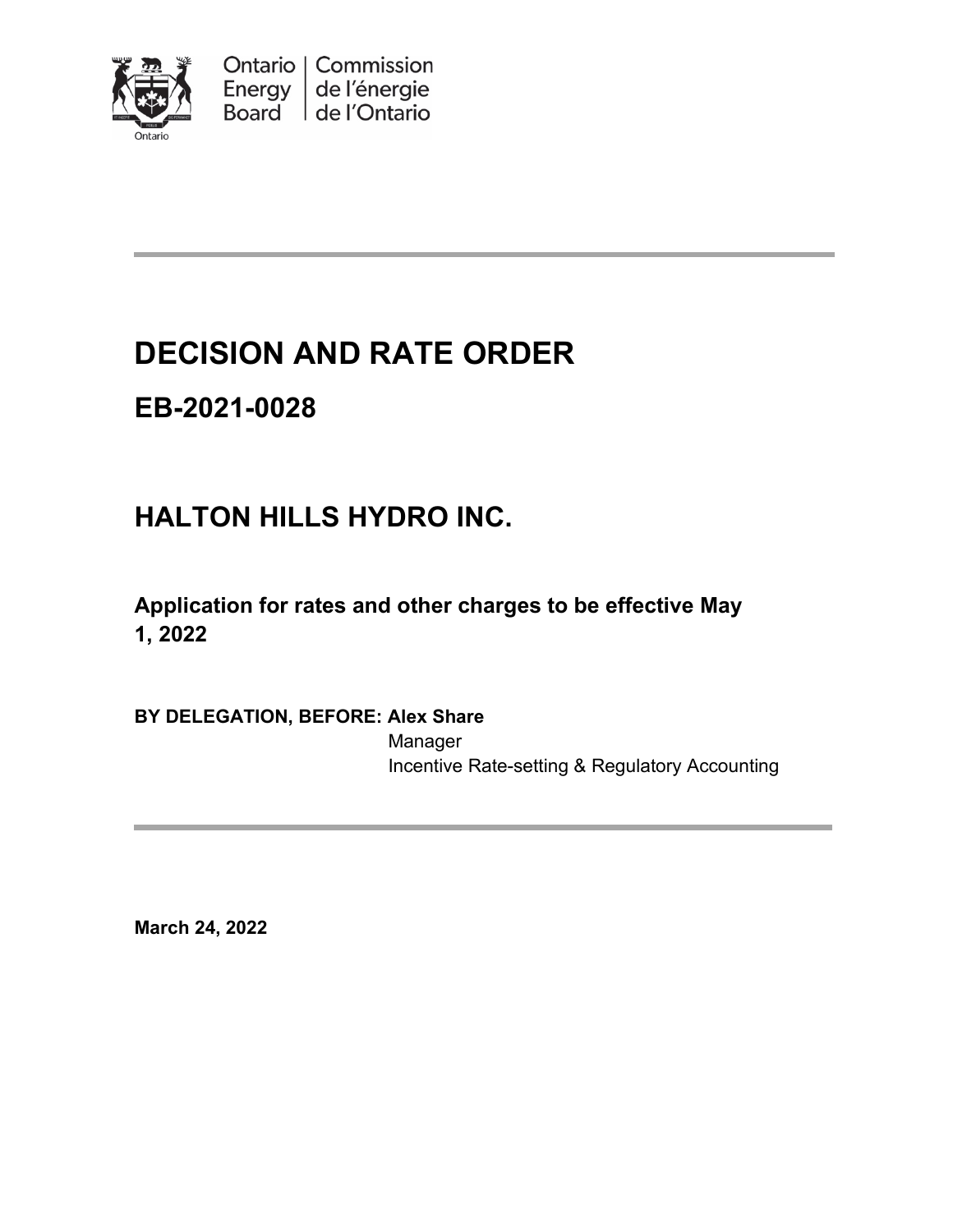## **1 OVERVIEW**

The Ontario Energy Board is approving changes to the rates that Halton Hills Hydro Inc. (Halton Hills Hydro) charges to distribute electricity to its customers, effective May 1, 2022.

As a result of this Decision, there will be a monthly total bill increase of \$3.28 for a residential customer consuming 750 kWh, effective May 1, 2022. This change does not factor in applicable taxes or the Ontario Electricity Rebate.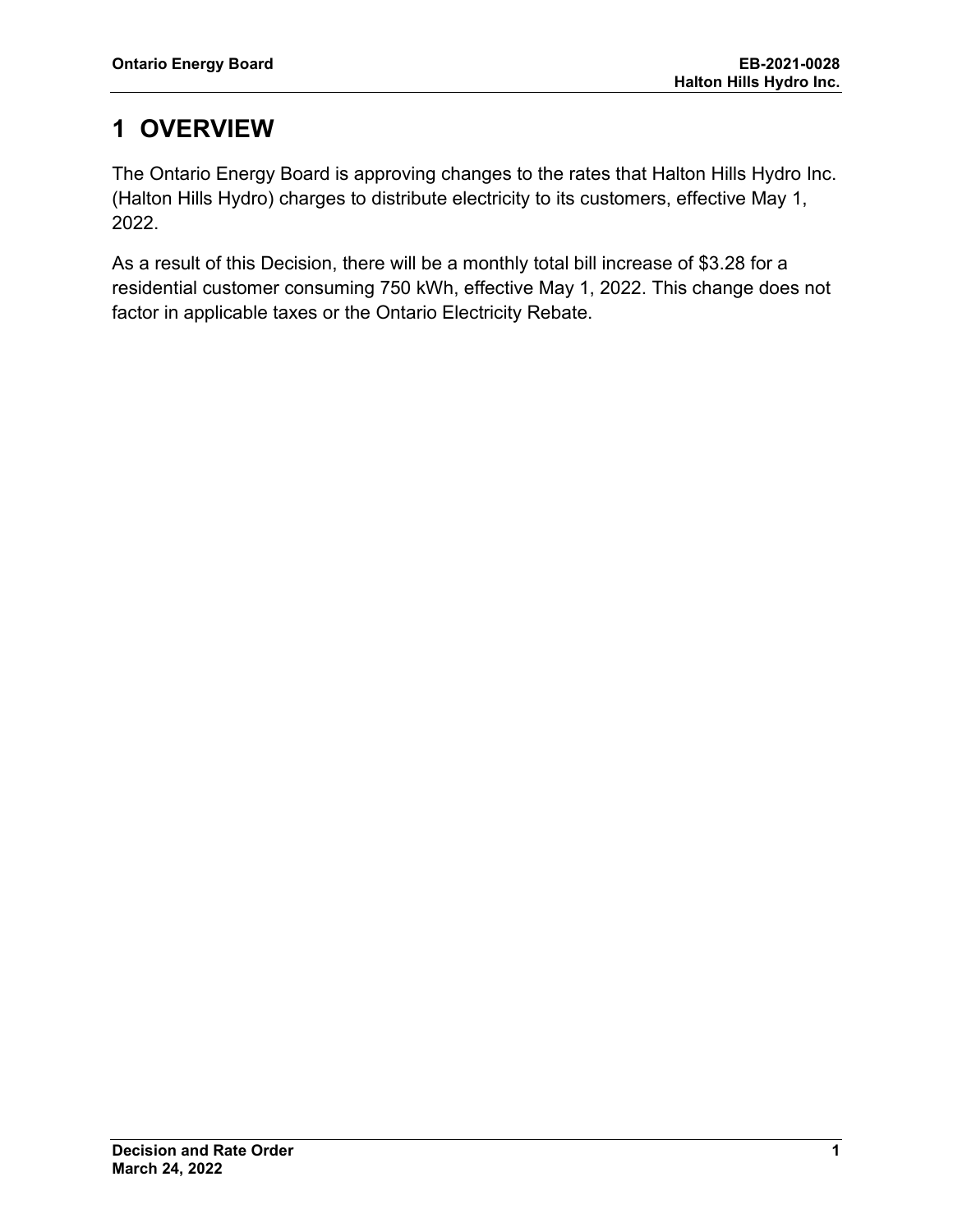## **2 CONTEXT AND PROCESS**

Halton Hills Hydro filed its application on October 29, 2021 under section 78 of the *Ontario Energy Board Act, 1998* and in accordance with Chapter 3 of the OEB's *[Filing](https://www.oeb.ca/sites/default/files/Chapter-3-Filing-Requirements-20200514.pdf)  [Requirements for Incentive Rate-Setting Applications](https://www.oeb.ca/sites/default/files/Chapter-3-Filing-Requirements-20200514.pdf)*. The application was based on the Price Cap Incentive Rate-setting (Price Cap IR) option, with a five-year term.

The Price Cap IR option is one of three incentive rate-setting mechanisms (IRM) approved by the OEB.<sup>[1](#page-2-0)</sup> It involves the setting of rates through a cost of service application in the first year and mechanistic price cap adjustments which may be approved through IRM applications in each of the ensuing four adjustment years.

The OEB follows a standardized and streamlined process for hearing IRM applications filed under Price Cap IR. In each adjustment year of a Price Cap IR term, the OEB prepares a Rate Generator Model that includes, as a placeholder, information from the distributor's past proceedings and annual reporting requirements. A distributor will then review, complete, and include the model with its application, and may update the model during the proceeding to make any necessary corrections or to incorporate new ratesetting parameters as they become available.

Halton Hills Hydro serves approximately 23,000 mostly residential and commercial electricity customers in the Town of Halton Hills.

The application was supported by pre-filed written evidence and a completed Rate Generator Model and as required during the proceeding, Halton Hills Hydro updated and clarified the evidence.

<span id="page-2-0"></span><sup>1</sup> Each of these options is explained in the OEB's *[Handbook for Utility Rate Applications](https://www.oeb.ca/industry/rules-codes-and-requirements/handbook-utility-rate-applications)*.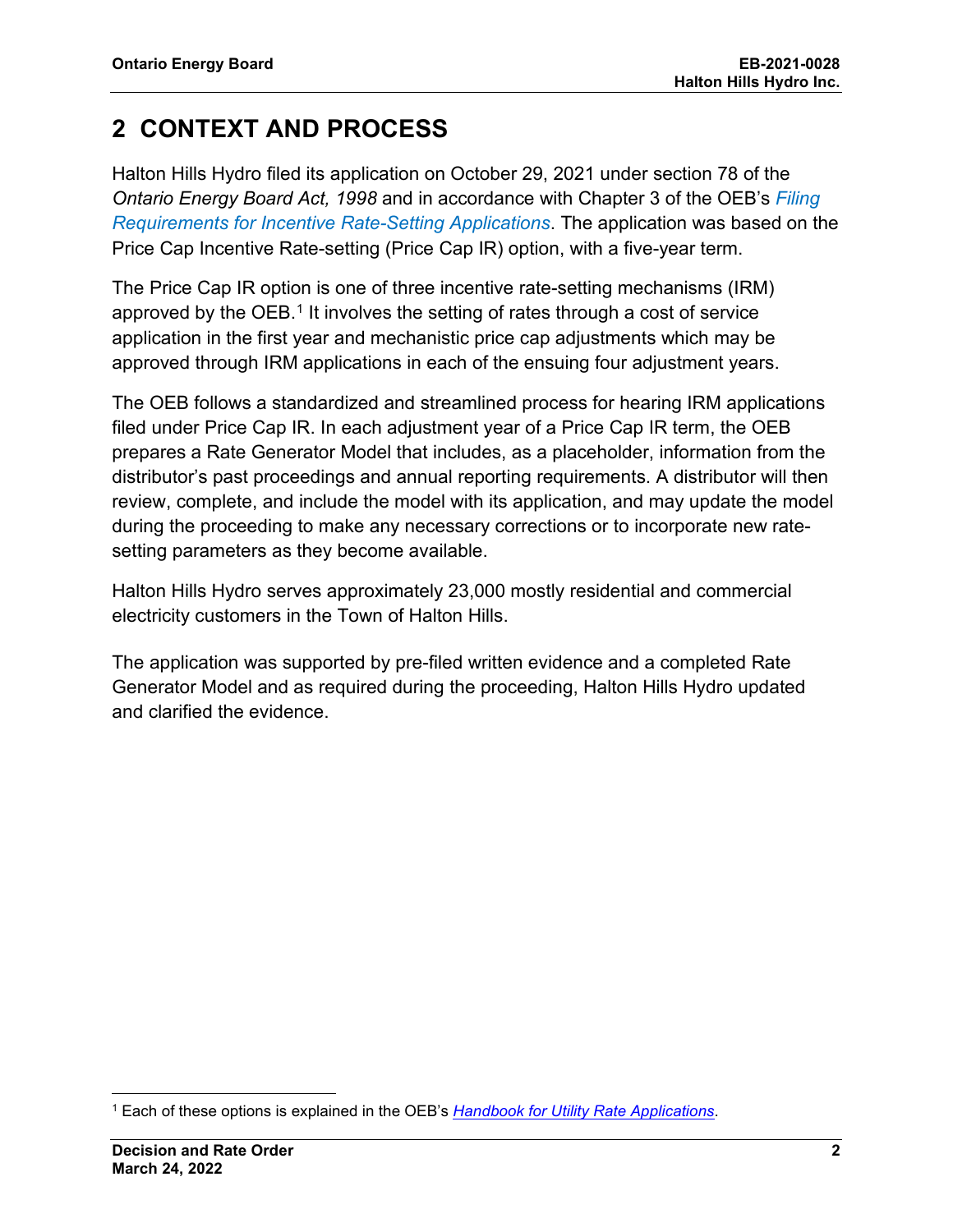## **3 DECISION OUTLINE**

Each of the following issues is addressed in this Decision, together with the OEB's findings.

- Annual Adjustment Mechanism
- Retail Transmission Service Rates
- Group 1 Deferral and Variance Accounts

Instructions for implementing Halton Hills Hydro's new rates and charges are set out in the final section of this Decision.

This Decision does not address rates and charges approved by the OEB in prior proceedings, such as specific service charges<sup>[2](#page-3-0)</sup> and loss factors, which are out of scope of an IRM proceeding and for which no further approvals are required to continue to include them on the distributor's Tariff of Rates and Charges.

<span id="page-3-0"></span> $2$  Certain service charges are subject to annual adjustments to be determined by the OEB through a generic order. For example, the Decision and Order EB-2021-0301, issued November 25, 2021 established the adjustment for energy retailer service charges, effective January 1, 2022; and the Decision and Order EB-2021-0302, issued December 16, 2021, established the 2022 Wireline Pole Attachment Charge, effective January 1, 2022.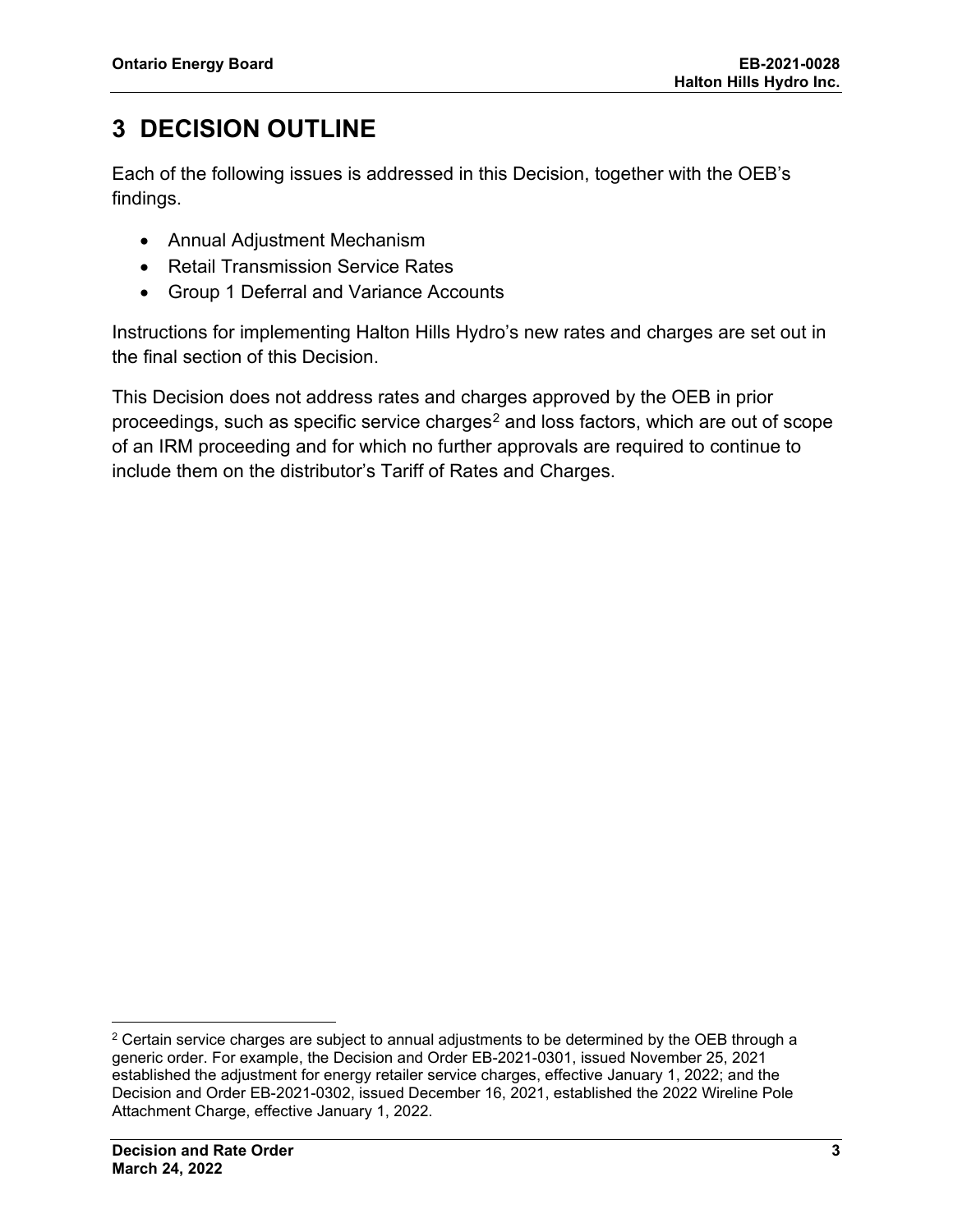## **4 ANNUAL ADJUSTMENT MECHANISM**

Halton Hills Hydro has applied to change its rates, effective May 1, 2022, based on a mechanistic rate adjustment using the OEB-approved **inflation minus X-factor** formula applicable to IRM applications. The adjustment applies to distribution rates (fixed and variable) uniformly across all customer classes.<sup>[3](#page-4-0)</sup>

The components of the Price Cap IR adjustment formula applicable to Halton Hills Hydro are set out in the table below. Inserting these components into the formula results in a 3.30% increase to Halton Hills Hydro's rates: **3.30%** *=* **3.30% - (0.00% + 0.00%)**.

|                               | <b>Components</b>                         | <b>Amount</b> |
|-------------------------------|-------------------------------------------|---------------|
| Inflation Factor <sup>4</sup> |                                           | 3.30%         |
| X-Factor                      | Productivity <sup>5</sup>                 | 0.00%         |
|                               | Stretch (0.00% to $0.60\%$ ) <sup>6</sup> | 0.00%         |

### **Table 4.1: Price Cap IR Adjustment Formula**

An inflation factor of 3.30% applies to all IRM applications for the 2022 rate year.

On August 6, 2021, the OEB issued a Notice on its own motion to initiate a proceeding to consider the inflation factor to be used to set rates for electricity transmitters and electricity and natural gas distributors for the year 2022. The OEB issued its Decision and Order on November 18, 2021, establishing the 2022 inflation factor.

The X-factor is the sum of the productivity factor and the stretch factor. It is a productivity offset that varies among different groupings of distributors. Subtracting the X-factor from inflation ensures that rates decline in real, constant-dollar terms, providing distributors with a tangible incentive to improve efficiency or else experience declining net income. The productivity component of the X-factor is based on industry conditions over a historical study period and applies to all IRM applications for the 2022 rate year.

<span id="page-4-0"></span><sup>&</sup>lt;sup>3</sup> The adjustment does not apply to the following components of delivery rates: rate riders, rate adders, low voltage service charges, retail transmission service rates, wholesale market service rate, smart metering entity charge, rural or remote electricity rate protection charge, standard supply service – administrative charge, transformation and primary metering allowances, loss factors, specific service charges, microFIT charge, and retail service charges.

<span id="page-4-1"></span><sup>4</sup> EB-2021-0212, Decision and Order, November 18, 2021

<span id="page-4-2"></span><sup>5</sup> Report of the Ontario Energy Board – "Rate Setting Parameters and Benchmarking under the Renewed Regulatory Framework for Ontario's Electricity Distributors", EB-2010-0379, December 4, 2013

<span id="page-4-3"></span><sup>6</sup> Report to the Ontario Energy Board – "Empirical Research in Support of Incentive Rate-Setting: 2020 Benchmarking Update", prepared by Pacific Economics Group LLC., August 2021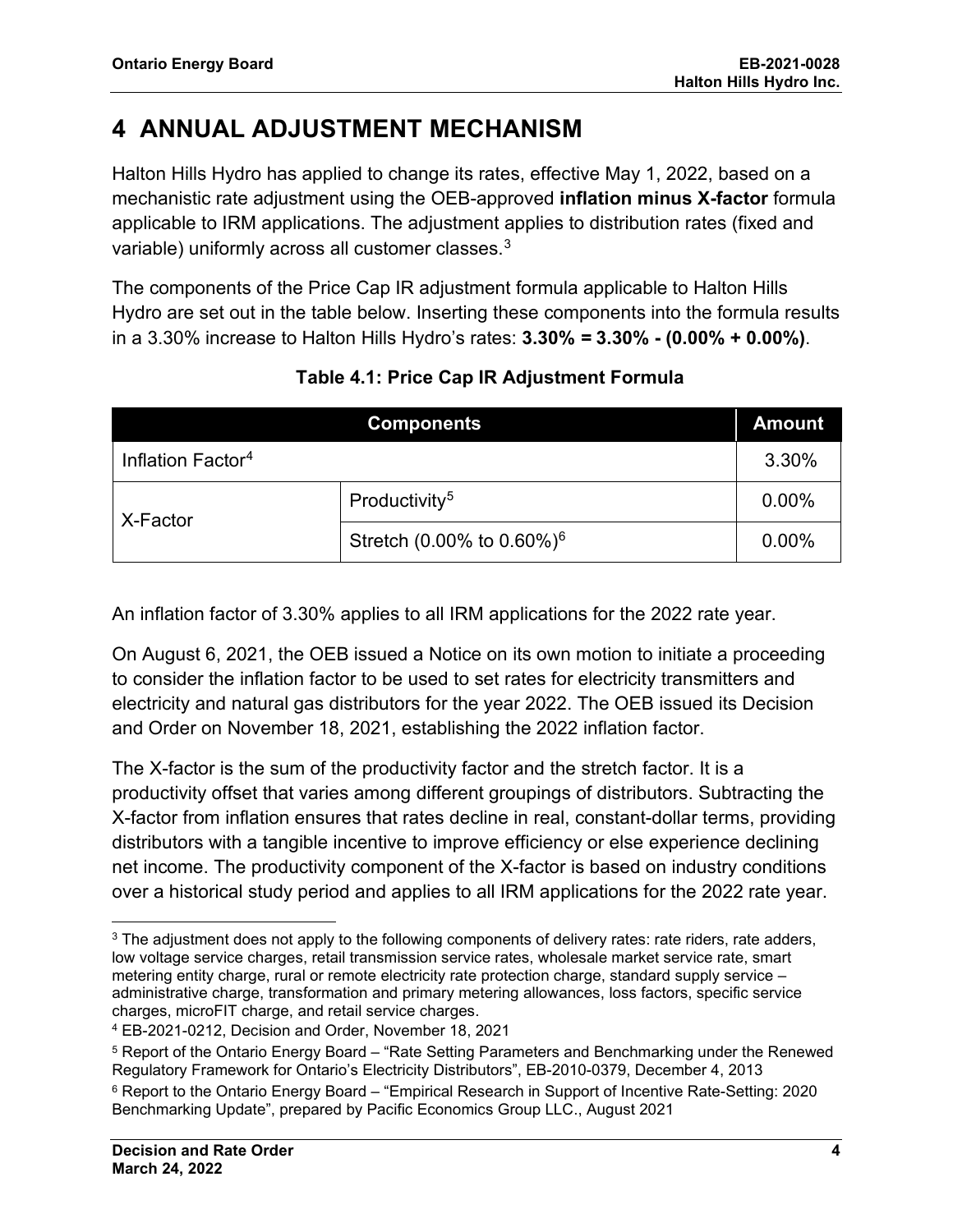The stretch factor component of the X-factor is distributor specific. The OEB has established five stretch factor groupings, within a range from 0.00% to 0.60%. The stretch factor assigned to any particular distributor is based on the distributor's total cost performance as benchmarked against other distributors in Ontario. The stretch factor assigned to Halton Hills Hydro is 0.00%, resulting in a rate adjustment of 3.30%.

### **Findings**

Halton Hills Hydro's request for a 3.30% rate adjustment is in accordance with the annually updated parameters set by the OEB. The adjustment is approved, and Halton Hills Hydro's new rates shall be effective May 1, 2022.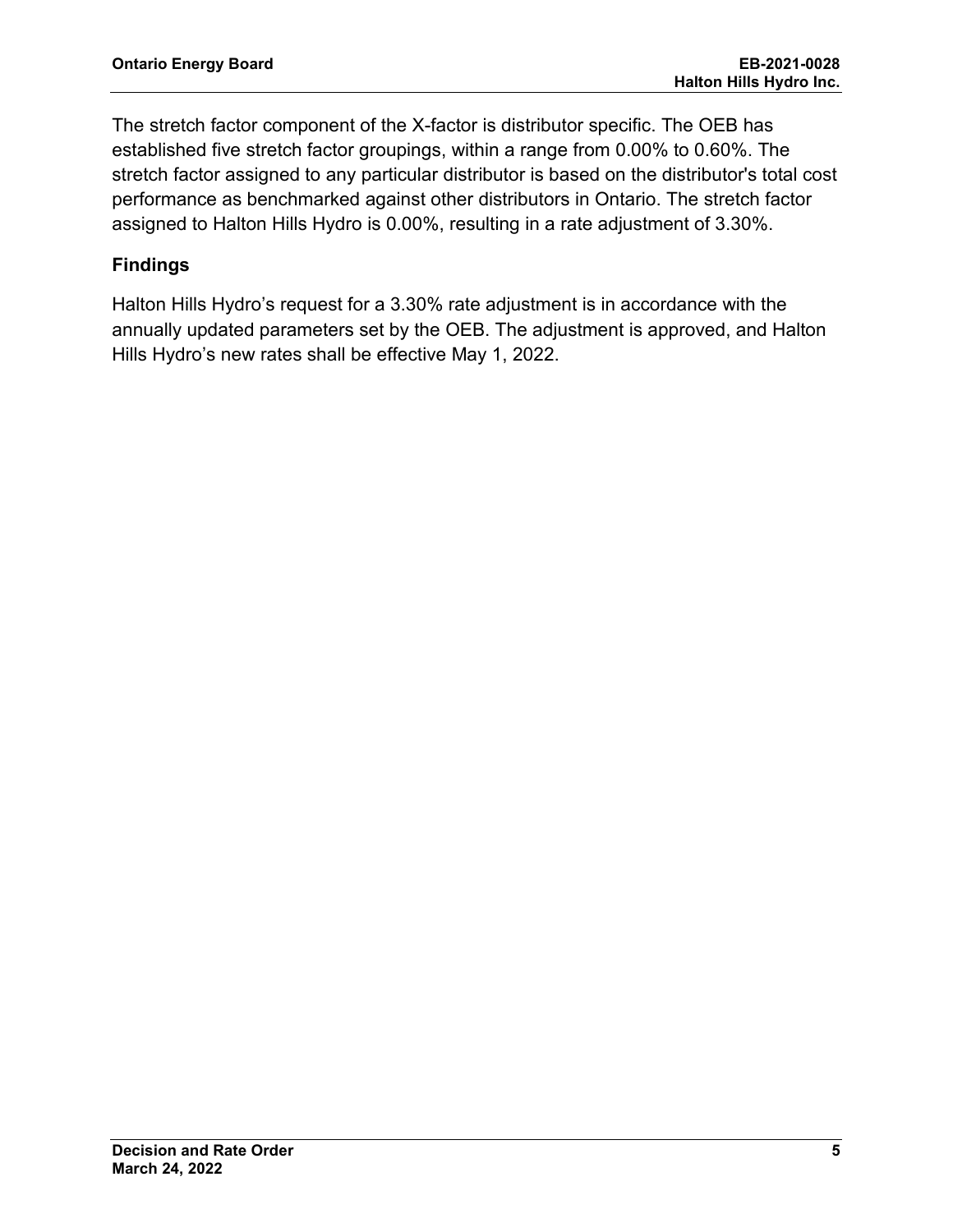## **5 RETAIL TRANSMISSION SERVICE RATES**

Halton Hills Hydro is partially embedded within Hydro One Networks Inc.'s distribution system.

To recover its cost of transmission services, Halton Hills Hydro requests approval to adjust the retail transmission service rates (RTSRs) that it charges its customers in accordance with the Uniform Transmission Rates (UTRs) and host distributor RTSRs currently in effect.

### **Findings**

Halton Hills Hydro's proposed adjustment to its RTSRs is approved. The RTSRs were adjusted based on the current OEB-approved UTRs and host-RTSRs. $^7$  $^7$ 

UTRs and host-RTSRs are typically approved annually by the OEB. In the event that new UTRs or host-RTSRs take effect during Halton Hills Hydro's 2022 rate year, any resulting differences (from the prior-approved UTRs and host-RTSRs) are to be captured in Retail Settlement Variance Accounts 1584 (Retail Transmission Network Charge) and 1586 (Retail Transmission Connection Charge).

<span id="page-6-0"></span><sup>7</sup> EB-2021-0276, Decision and Rate Order, December 16, 2021; EB-2021-0032, Decision and Rate Order, December 14, 2021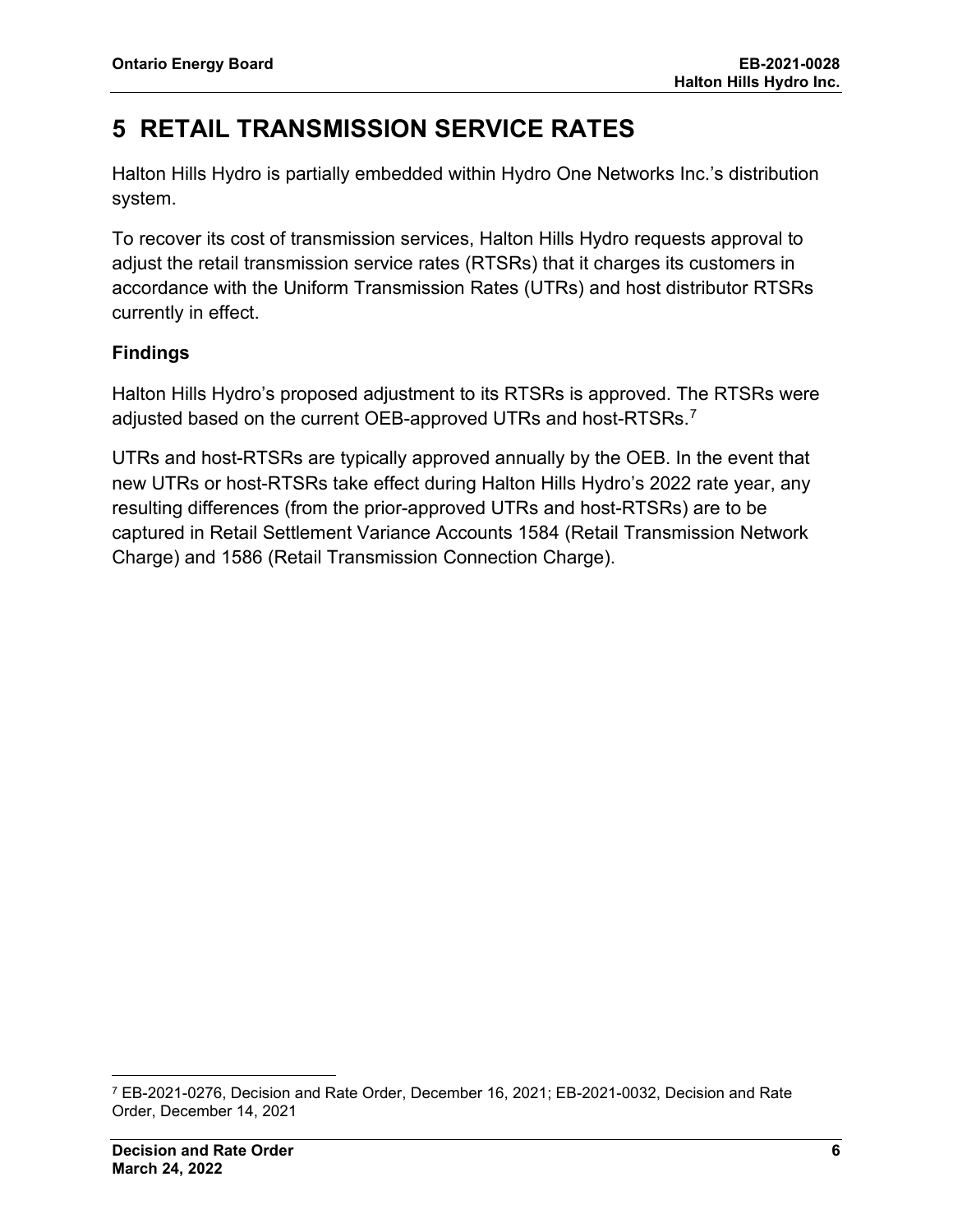## **6 GROUP 1 DEFERRAL AND VARIANCE ACCOUNTS**

In each year of an IRM term, the OEB will review a distributor's Group 1 deferral and variance accounts to determine whether those balances should be disposed. OEB policy states that Group 1 account balances should be disposed if they exceed, on a net basis (as a debit or credit), a pre-set disposition threshold of \$0.001 per kWh, unless a distributor can justify why balances should not be disposed.<sup>[8](#page-7-0)</sup> If the balance does not exceed the threshold, a distributor may still request disposition.

The 2020 year-end net balance for Halton Hills Hydro's Group 1 accounts that are eligible for disposition, including interest projected to April 30, 2022, is a credit of \$12,857, and pertains to variances accumulated during the 2020 calendar year. This amount represents a total credit claim of \$0.0000 per kWh, rounded to the fourth decimal place, which does not exceed the disposition threshold, and Halton Hills Hydro has not requested disposition.<sup>[9](#page-7-1)</sup>

### **Findings**

The OEB finds that no disposition is required at this time, as the disposition threshold has not been exceeded and the distributor did not request disposition.

<span id="page-7-0"></span><sup>&</sup>lt;sup>8</sup> Report of the OEB – "Electricity Distributors' Deferral and Variance Account Review Initiative (EDDVAR)", EB-2008-0046, July 31, 2009

<span id="page-7-1"></span><sup>9</sup> In its original application evidence, Halton Hills Hydro requested disposition of its Group 1 accounts, however, subsequently withdrew that request on February 3, 2022.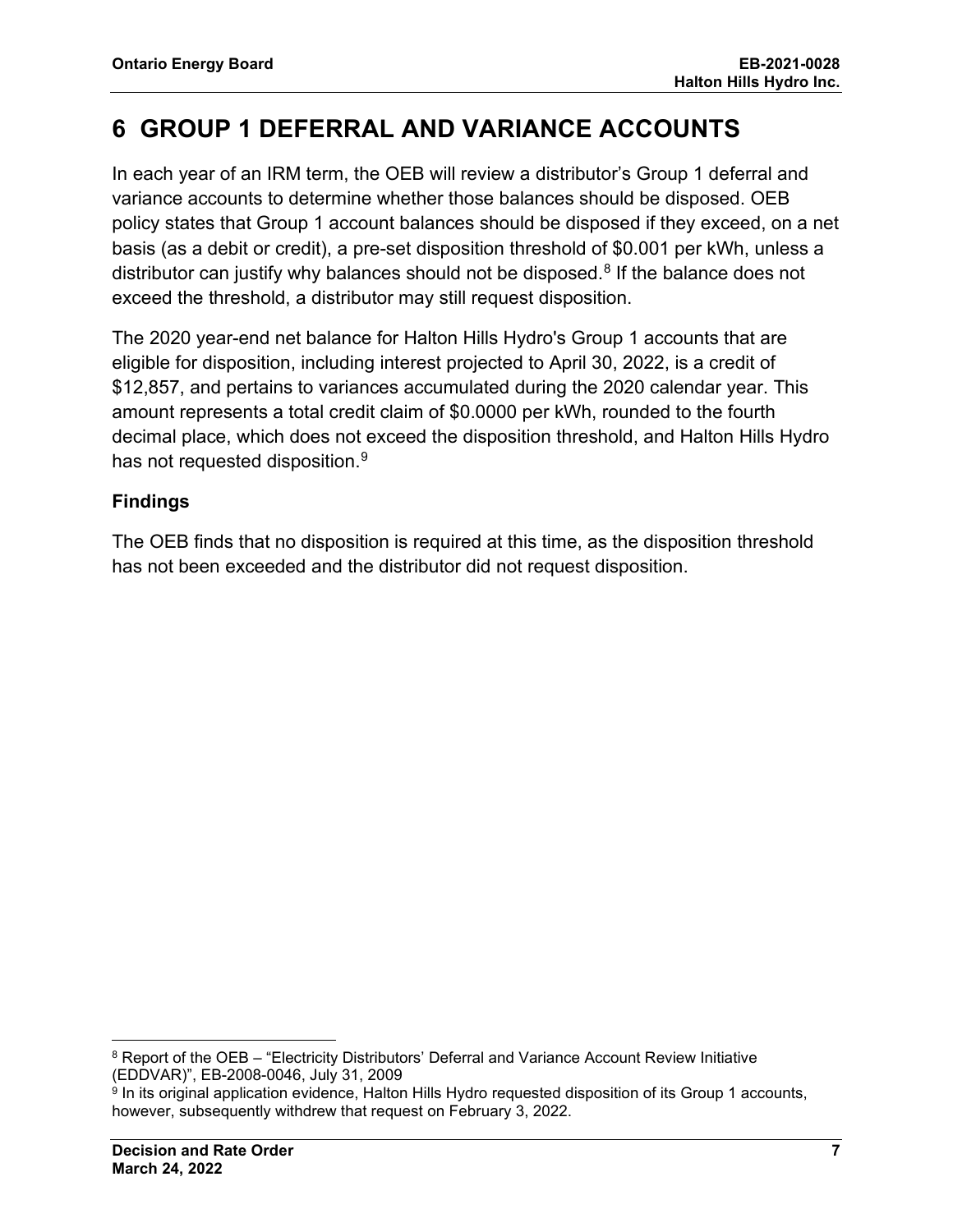## **7 IMPLEMENTATION**

This Decision is accompanied by a Rate Generator Model, applicable supporting models, and a Tariff of Rates and Charges (Schedule A). The Rate Generator Model also incorporates the rates set out in Table 7.1.

| Rate                                                             | per kWh  |
|------------------------------------------------------------------|----------|
| Rural or Remote Electricity Rate Protection (RRRP)               | \$0.0005 |
| Wholesale Market Service (WMS) billed to Class A and B Customers | \$0.0030 |
| Capacity Based Recovery (CBR) billed to Class B Customers        | \$0.0004 |

**Table 7.1: Regulatory Charges**

Each of these rates is a component of the "Regulatory Charge" on a customer's bill, established annually by the OEB through a separate, generic order. The RRRP, WMS and CBR rates were set by the OEB on December 16, 2021.[10](#page-8-0)

The Smart Metering Entity Charge is a component of the "Distribution Charge" on a customer's bill, established by the OEB through a separate order. The Smart Metering Entity Charge was set by the OEB on March 1, 2018.[11](#page-8-1)

In the *Report of the Board: Review of Electricity Distribution Cost Allocation Policy*, [12](#page-8-2) the OEB indicated that it will review the default province-wide microFIT charge annually to ensure it continues to reflect actual costs in accordance with the established methodology. On January 26, 2022, the OEB issued a letter advising electricity distributors that the microFIT charge shall remain at \$4.55 for the duration of the 2022 calendar year.

<span id="page-8-0"></span><sup>10</sup> EB-2021-0300, Decision and Order, December 16, 2021

<span id="page-8-1"></span><sup>11</sup> EB-2017-0290, Decision and Order, March 1, 2018

<span id="page-8-2"></span><sup>12</sup> EB-2010-0219, Report of the Board "Review of Electricity Distribution Cost Allocation Policy", March 31, 2011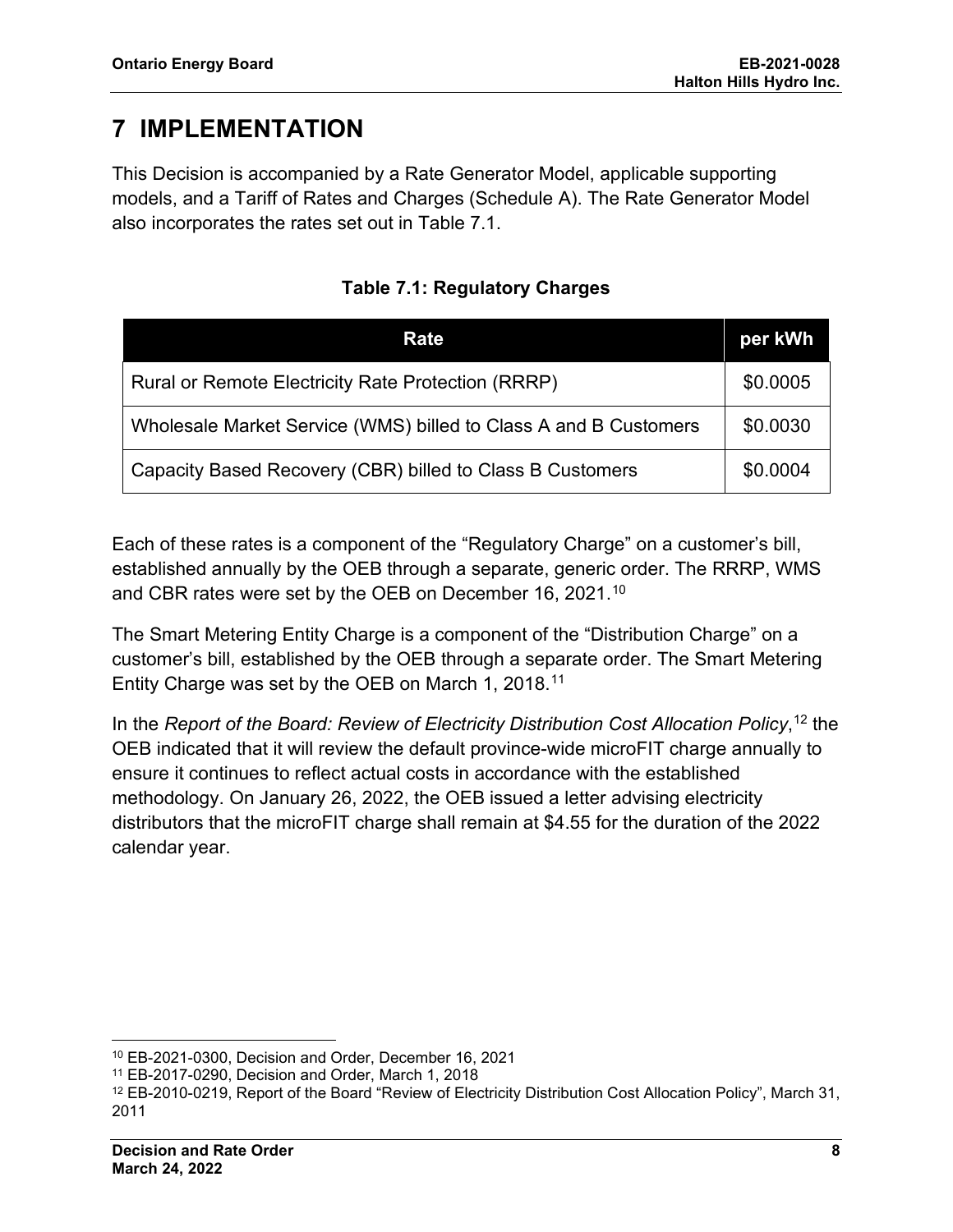## **8 ORDER**

### **THE ONTARIO ENERGY BOARD ORDERS THAT:**

1. The Tariff of Rates and Charges set out in Schedule A of this Decision and Rate Order is approved effective May 1, 2022 for electricity consumed or estimated to have been consumed on and after such date. Halton Hills Hydro Inc. shall notify its customers of the rate changes no later than the delivery of the first bill reflecting the new rates.

**DATED** at Toronto, March 24, 2022

### **ONTARIO ENERGY BOARD**

**Nancy** Marconi

Digitally signed by Nancy Marconi Date: 2022.03.24 09:36:39 -04'00'

Nancy Marconi **Registrar**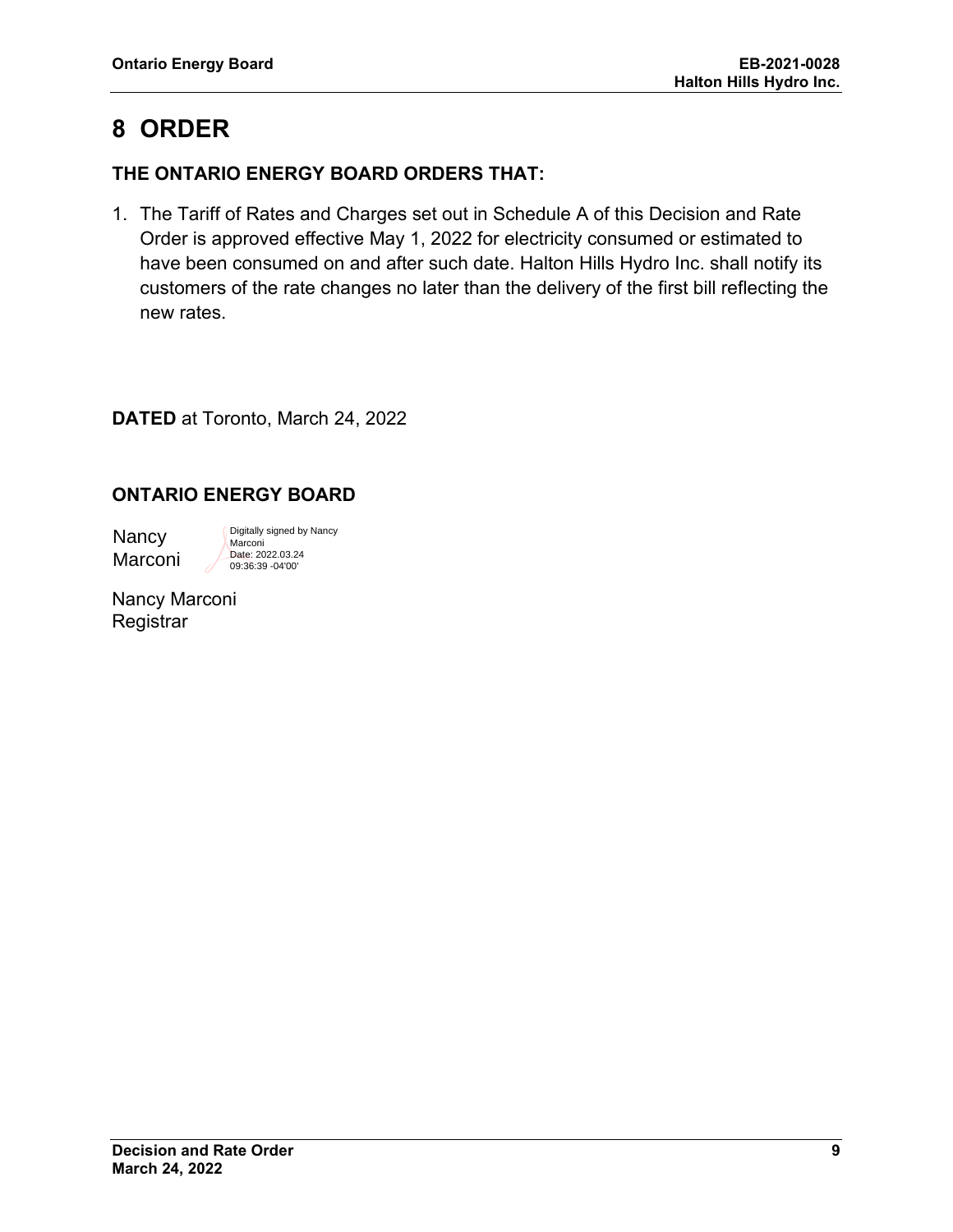**Schedule A To Decision and Rate Order Tariff of Rates and Charges OEB File No: EB-2021-0028 DATED: March 24, 2022**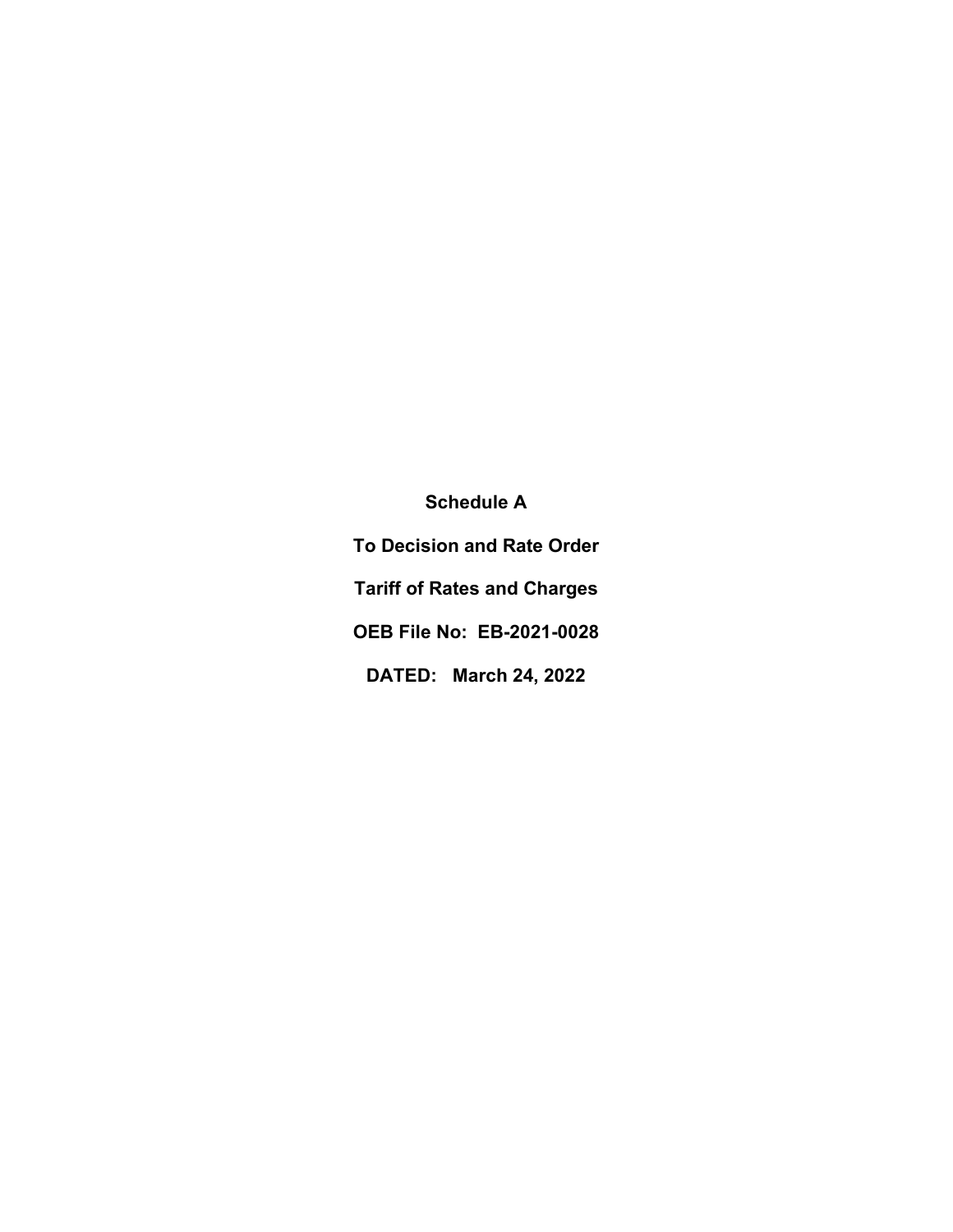**Effective and Implementation Date May 1, 2022**

**This schedule supersedes and replaces all previously**

**approved schedules of Rates, Charges and Loss Factors**

**EB-2021-0028**

### **RESIDENTIAL SERVICE CLASSIFICATION**

This classification applies to an account taking electricity at 750 volts or less where the electricity is used exclusively in a separate metered living accommodation. Customers shall be residing in single-dwelling units that consist of a detached house or one unit of a semi-detached, duplex, triplex or quadruplex house, with a residential zoning. Separately metered dwellings within a town house complex or apartment building also qualify as residential customers. The customer will be supplied at one service entrance only. Class B consumers are defined in accordance with O. Reg. 429/04. Further servicing details are available in the distributor's Conditions of Service.

#### **APPLICATION**

The application of these rates and charges shall be in accordance with the Licence of the Distributor and any Code or Order of the Ontario Energy Board, and amendments thereto as approved by the Ontario Energy Board, which may be applicable to the administration of this schedule.

No rates and charges for the distribution of electricity and charges to meet the costs of any work or service done or furnished for the purpose of the distribution of electricity shall be made except as permitted by this schedule, unless required by the Distributor's Licence or a Code or Order of the Ontario Energy Board, and amendments thereto as approved by the Ontario Energy Board, or as specified herein.

Unless specifically noted, this schedule does not contain any charges for the electricity commodity, be it under the Regulated Price Plan, a contract with a retailer or the wholesale market price, as applicable. In addition, the charges in the MONTHLY RATES AND CHARGES - Regulatory Component of this schedule do not apply to a customer that is an embedded wholesale market participant.

It should be noted that this schedule does not list any charges, assessments or credits that are required by law to be invoiced by a distributor and that are not subject to Ontario Energy Board approval, such as the Global Adjustment and the HST.

#### **MONTHLY RATES AND CHARGES - Delivery Component**

| Service Charge                                                                                                                             |        | 39.43    |
|--------------------------------------------------------------------------------------------------------------------------------------------|--------|----------|
| Rate Rider for Disposition of Group 2 Deferral/Variance Accounts (2021) - effective until April 30, 2023                                   | S      | 1.09     |
| Smart Metering Entity Charge - effective until December 31, 2022                                                                           | \$     | 0.57     |
| Low Voltage Service Rate                                                                                                                   | \$/kWh | 0.0042   |
| Rate Rider for Lost Revenue Recovery (LRAM) - effective until April 30, 2023                                                               | \$/kWh | 0.0004   |
| Rate Rider for Disposition of Global Adjustment Account (2021) - Applicable only for Non-RPP Customers<br>- effective until April 30, 2023 | \$/kWh | (0.0057) |
| Rate Rider for Disposition of Group 1 Deferral/Variance Accounts (2021) - effective until April 30, 2023                                   | \$/kWh | 0.0006   |
| Retail Transmission Rate - Network Service Rate                                                                                            | \$/kWh | 0.0094   |
| Retail Transmission Rate - Line and Transformation Connection Service Rate                                                                 | \$/kWh | 0.0065   |
|                                                                                                                                            |        |          |

| Wholesale Market Service Rate (WMS) - not including CBR          | \$/kWh | 0.0030 |
|------------------------------------------------------------------|--------|--------|
| Capacity Based Recovery (CBR) - Applicable for Class B Customers | \$/kWh | 0.0004 |
| Rural or Remote Electricity Rate Protection Charge (RRRP)        | \$/kWh | 0.0005 |
| Standard Supply Service - Administrative Charge (if applicable)  |        | 0.25   |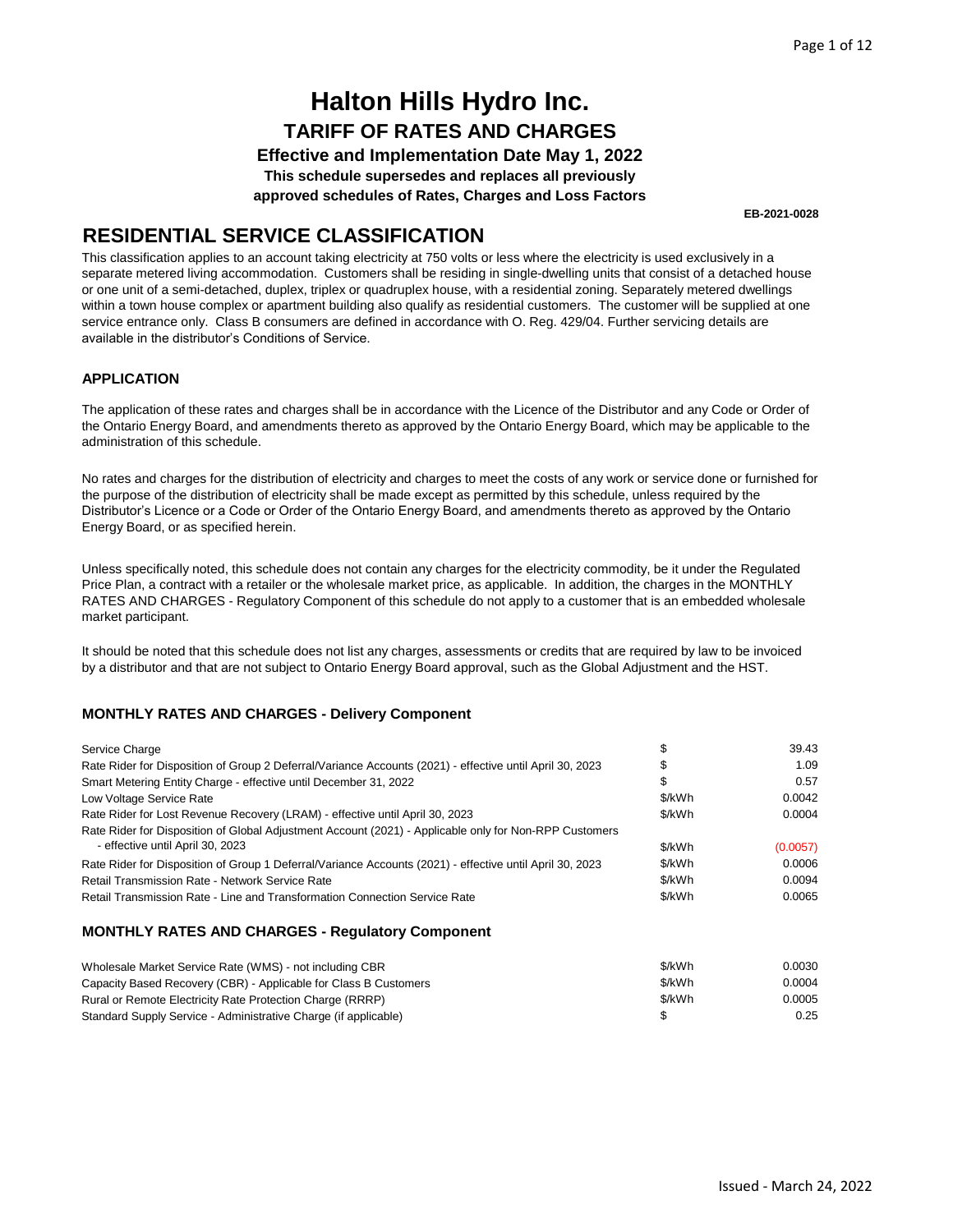#### **Effective and Implementation Date May 1, 2022**

**This schedule supersedes and replaces all previously**

**approved schedules of Rates, Charges and Loss Factors**

**EB-2021-0028**

### **GENERAL SERVICE LESS THAN 50 KW SERVICE CLASSIFICATION**

This classification applies to a non-residential account taking electricity at 750 volts or less whose average monthly maximum demand is less than, or is forecast to be less than, 50 kW. Class B consumers are defined in accordance with O. Reg. 429/04. Further servicing details are available in the distributor's Conditions of Service.

#### **APPLICATION**

The application of these rates and charges shall be in accordance with the Licence of the Distributor and any Code or Order of the Ontario Energy Board, and amendments thereto as approved by the Ontario Energy Board, which may be applicable to the administration of this schedule.

No rates and charges for the distribution of electricity and charges to meet the costs of any work or service done or furnished for the purpose of the distribution of electricity shall be made except as permitted by this schedule, unless required by the Distributor's Licence or a Code or Order of the Ontario Energy Board, and amendments thereto as approved by the Ontario Energy Board, or as specified herein.

Unless specifically noted, this schedule does not contain any charges for the electricity commodity, be it under the Regulated Price Plan, a contract with a retailer or the wholesale market price, as applicable. In addition, the charges in the MONTHLY RATES AND CHARGES - Regulatory Component of this schedule do not apply to a customer that is an embedded wholesale market participant.

It should be noted that this schedule does not list any charges, assessments or credits that are required by law to be invoiced by a distributor and that are not subject to Ontario Energy Board approval, such as the Global Adjustment and the HST.

#### **MONTHLY RATES AND CHARGES - Delivery Component**

| Service Charge                                                                                           | S      | 30.32    |
|----------------------------------------------------------------------------------------------------------|--------|----------|
| Smart Metering Entity Charge - effective until December 31, 2022                                         | S      | 0.57     |
| Distribution Volumetric Rate                                                                             | \$/kWh | 0.0207   |
| Low Voltage Service Rate                                                                                 | \$/kWh | 0.0039   |
| Rate Rider for Lost Revenue Recovery (LRAM) - effective until April 30, 2023                             | \$/kWh | 0.0011   |
| Rate Rider for Disposition of Group 2 Deferral/Variance Accounts (2021) - effective until April 30, 2023 | \$/kWh | 0.0012   |
| Rate Rider for Disposition of Global Adjustment Account (2021) - Applicable only for Non-RPP Customers   |        |          |
| - effective until April 30, 2023                                                                         | \$/kWh | (0.0057) |
| Rate Rider for Disposition of Group 1 Deferral/Variance Accounts (2021) - effective until April 30, 2023 | \$/kWh | 0.0006   |
| Retail Transmission Rate - Network Service Rate                                                          | \$/kWh | 0.0083   |
| Retail Transmission Rate - Line and Transformation Connection Service Rate                               | \$/kWh | 0.0060   |

| Wholesale Market Service Rate (WMS) - not including CBR          | \$/kWh | 0.0030 |
|------------------------------------------------------------------|--------|--------|
| Capacity Based Recovery (CBR) - Applicable for Class B Customers | \$/kWh | 0.0004 |
| Rural or Remote Electricity Rate Protection Charge (RRRP)        | \$/kWh | 0.0005 |
| Standard Supply Service - Administrative Charge (if applicable)  |        | 0.25   |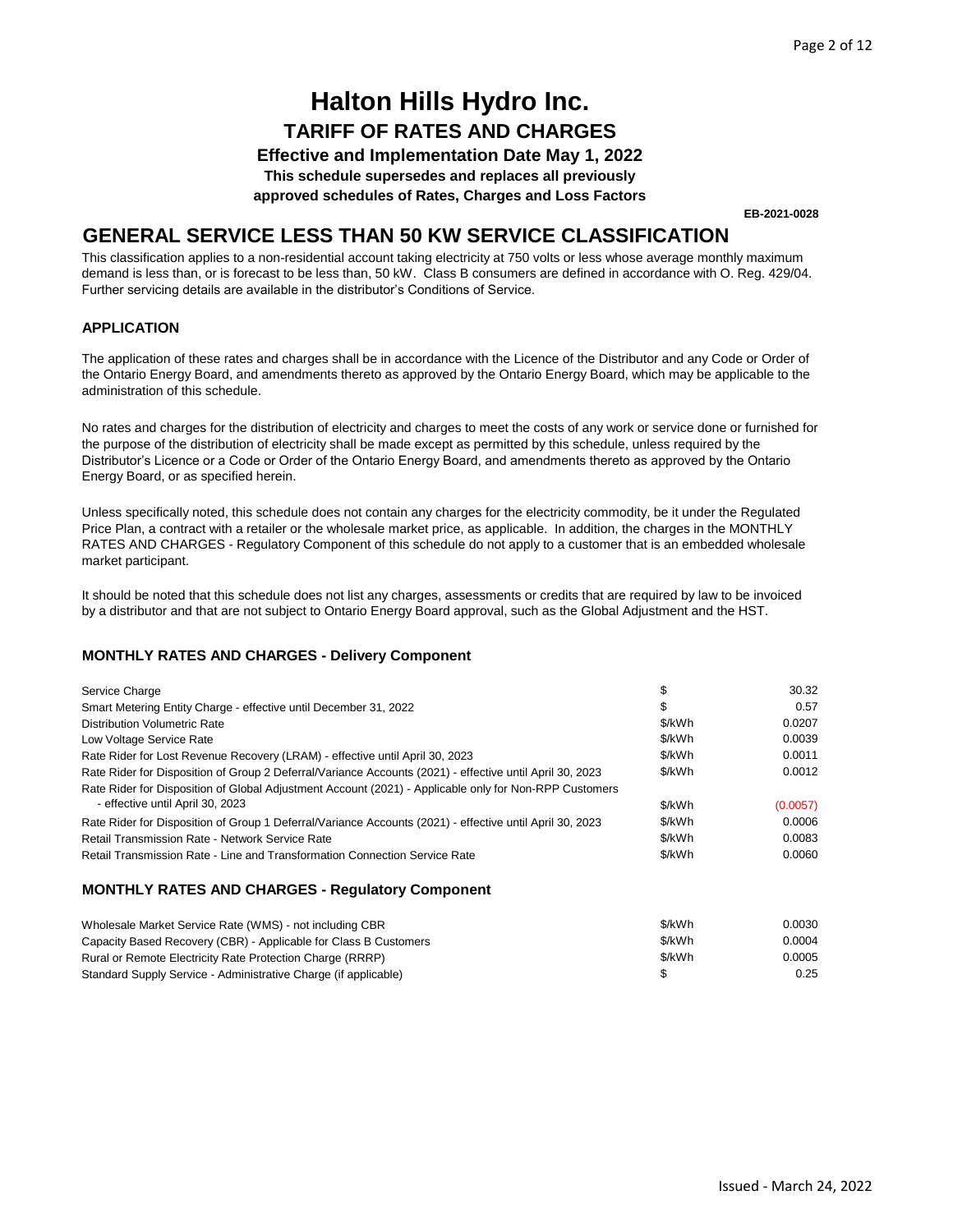**Effective and Implementation Date May 1, 2022**

**This schedule supersedes and replaces all previously**

**approved schedules of Rates, Charges and Loss Factors**

**EB-2021-0028**

### **GENERAL SERVICE 50 TO 999 KW SERVICE CLASSIFICATION**

This classification applies to a non-residential customer with an average peak demand equal to or greater than 50 kW over the past twelve months, or is forecast to be equal to or greater than 50 kW, but less than 1,000 kW. For a new customer without prior billing history, the peak demand will be based on 90% of the proposed capacity or installed transformer. Class B consumers are defined in accordance with O. Reg. 429/04. Further servicing details are available in the distributor's Conditions of Service.

#### **APPLICATION**

The application of these rates and charges shall be in accordance with the Licence of the Distributor and any Code or Order of the Ontario Energy Board, and amendments thereto as approved by the Ontario Energy Board, which may be applicable to the administration of this schedule.

No rates and charges for the distribution of electricity and charges to meet the costs of any work or service done or furnished for the purpose of the distribution of electricity shall be made except as permitted by this schedule, unless required by the Distributor's Licence or a Code or Order of the Ontario Energy Board, and amendments thereto as approved by the Ontario Energy Board, or as specified herein.

Unless specifically noted, this schedule does not contain any charges for the electricity commodity, be it under the Regulated Price Plan, a contract with a retailer or the wholesale market price, as applicable. In addition, the charges in the MONTHLY RATES AND CHARGES - Regulatory Component of this schedule do not apply to a customer that is an embedded wholesale market participant.

If included in the following listing of monthly rates and charges, the rate rider for the disposition of WMS - Sub-account CBR Class B is not applicable to wholesale market participants (WMP), customers that transitioned between Class A and Class B during the variance account accumulation period, or to customers that were in Class A for the entire period. Customers who transitioned are to be charged or refunded their share of the variance disposed through customer specific billing adjustments. This rate rider is to be consistently applied for the entire period to the sunset date of the rate rider. In addition, this rate rider is applicable to all new Class B customers.

If included in the following listing of monthly rates and charges, the rate rider for the disposition of Global Adjustment is only applicable to non-RPP Class B customers. It is not applicable to WMP, customers that transitioned between Class A and Class B during the variance account accumulation period, or to customers that were in Class A for the entire period. Customers who transitioned are to be charged or refunded their share of the variance disposed through customer specific billing adjustments. This rate rider is to be consistently applied for the entire period to the sunset date of the rate rider. In addition, this rate rider is applicable to all new non-RPP Class B customers.

It should be noted that this schedule does not list any charges, assessments or credits that are required by law to be invoiced by a distributor and that are not subject to Ontario Energy Board approval, such as the Global Adjustment and the HST.

Billing demands are established at the greater of 100% of the kW, or 90% of the kVA amounts with the exception of the Retail Transmission Rate-Network Service Rate, which is billed on a \$/kW basis only.

#### **MONTHLY RATES AND CHARGES - Delivery Component**

| Service Charge                                                                                                 |        | 129.09   |
|----------------------------------------------------------------------------------------------------------------|--------|----------|
| <b>Distribution Volumetric Rate</b>                                                                            | \$/kW  | 5.7355   |
| Low Voltage Service Rate                                                                                       | \$/kW  | 1.6397   |
| Rate Rider for Disposition of Deferral/Variance Accounts Applicable only for Non-Wholesale Market Participants |        |          |
| - effective until April 30, 2023                                                                               | \$/kW  | 0.1151   |
| Rate Rider for Lost Revenue Recovery (LRAM) - effective until April 30, 2023                                   | \$/kW  | 0.0475   |
| Rate Rider for Disposition of Group 2 Deferral/Variance Accounts (2021) - effective until April 30, 2023       | \$/kW  | 0.2478   |
| Rate Rider for Disposition of Global Adjustment Account (2021) - Applicable only for Non-RPP Customers         |        |          |
| - effective until April 30, 2023                                                                               | \$/kWh | (0.0057) |
| Rate Rider for Disposition of Group 1 Deferral/Variance Accounts (2021) - effective until April 30, 2023       | \$/kW  | 0.1110   |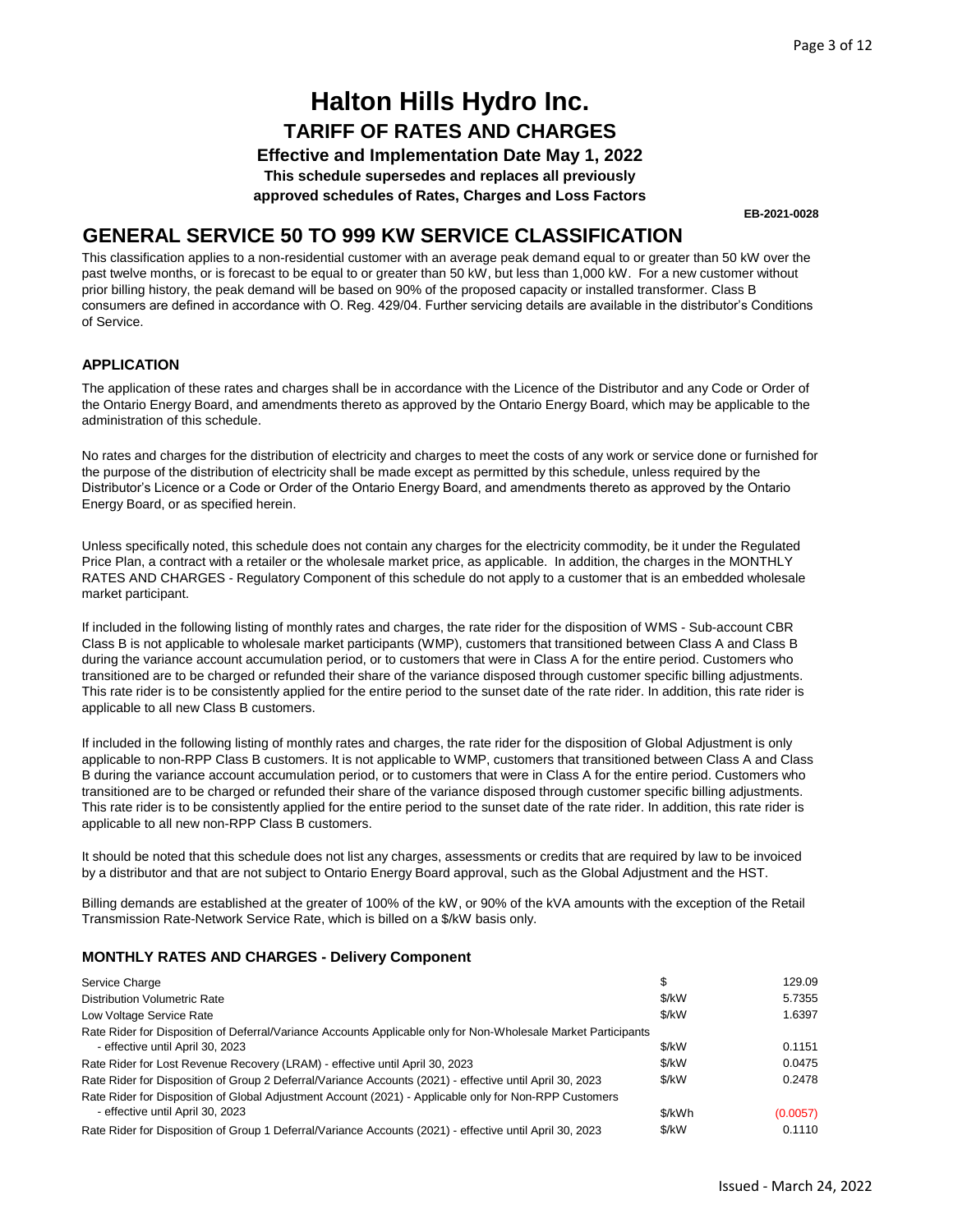### **Effective and Implementation Date May 1, 2022**

#### **This schedule supersedes and replaces all previously**

#### **approved schedules of Rates, Charges and Loss Factors**

|                                                                            |       | EB-2021-0028 |
|----------------------------------------------------------------------------|-------|--------------|
| Retail Transmission Rate - Network Service Rate                            | \$/kW | 3.6073       |
| Retail Transmission Rate - Line and Transformation Connection Service Rate | \$/kW | 2.5373       |

| Wholesale Market Service Rate (WMS) - not including CBR          | \$/kWh | 0.0030 |
|------------------------------------------------------------------|--------|--------|
| Capacity Based Recovery (CBR) - Applicable for Class B Customers | \$/kWh | 0.0004 |
| Rural or Remote Electricity Rate Protection Charge (RRRP)        | \$/kWh | 0.0005 |
| Standard Supply Service - Administrative Charge (if applicable)  |        | 0.25   |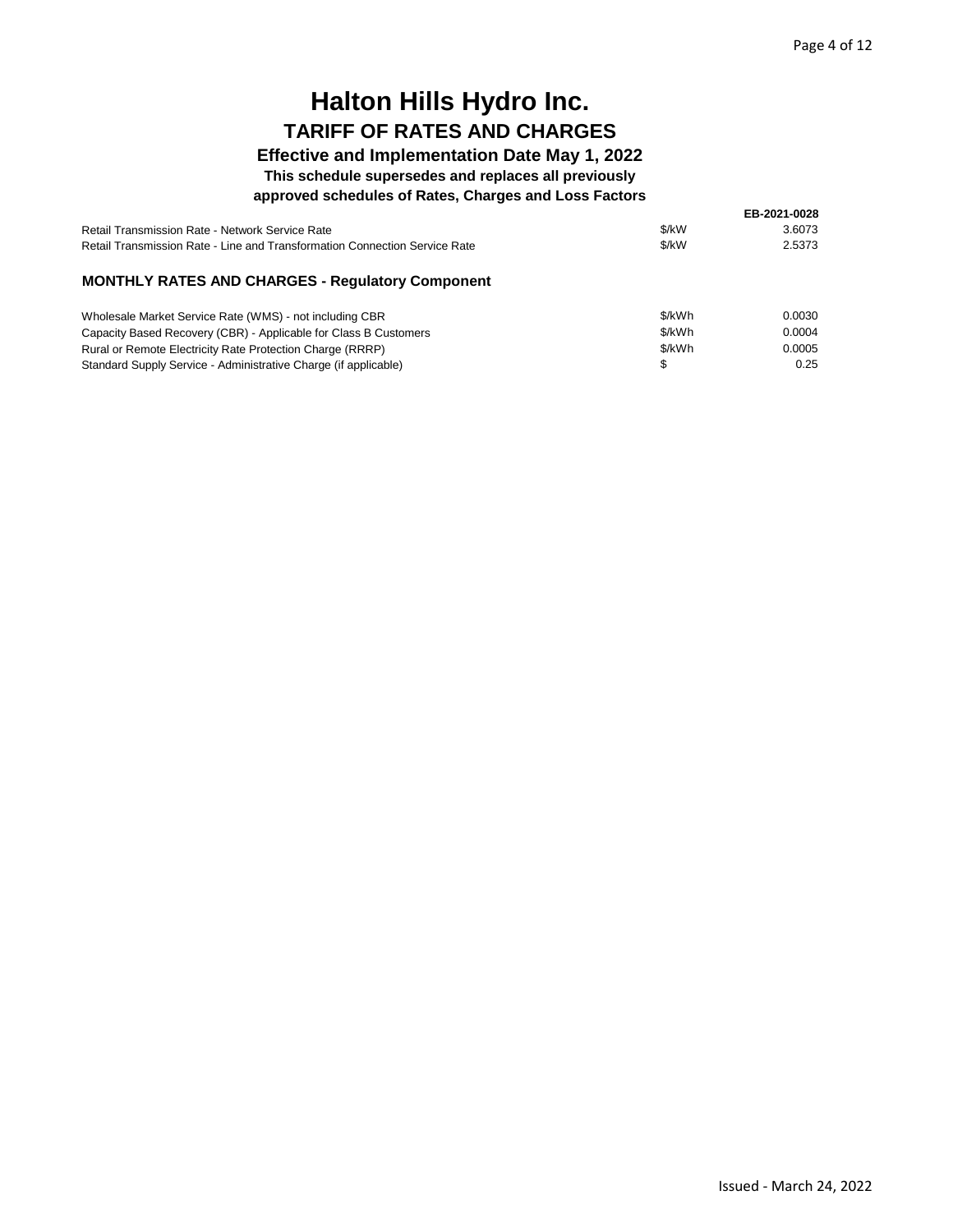**Effective and Implementation Date May 1, 2022**

**This schedule supersedes and replaces all previously**

**approved schedules of Rates, Charges and Loss Factors**

**EB-2021-0028**

### **GENERAL SERVICE 1,000 TO 4,999 KW SERVICE CLASSIFICATION**

This classification applies to a non-residential customer with an average peak demand equal to or greater than 1,000 kW over the past twelve months, or is forecast to be equal to or greater than 1,000 kW, but less than 5,000 kW. For a new customer without prior billing history, the peak demand will be based on 90% of the installed transformer. Class A and Class B consumers are defined in accordance with O.Reg. 429/04. Further servicing details are available in the distributor's Conditions of Service.

#### **APPLICATION**

The application of these rates and charges shall be in accordance with the Licence of the Distributor and any Code or Order of the Ontario Energy Board, and amendments thereto as approved by the Ontario Energy Board, which may be applicable to the administration of this schedule.

No rates and charges for the distribution of electricity and charges to meet the costs of any work or service done or furnished for the purpose of the distribution of electricity shall be made except as permitted by this schedule, unless required by the Distributor's Licence or a Code or Order of the Ontario Energy Board, and amendments thereto as approved by the Ontario Energy Board, or as specified herein.

Unless specifically noted, this schedule does not contain any charges for the electricity commodity, be it under the Regulated Price Plan, a contract with a retailer or the wholesale market price, as applicable. In addition, the charges in the MONTHLY RATES AND CHARGES - Regulatory Component of this schedule do not apply to a customer that is an embedded wholesale market participant.

If included in the following listing of monthly rates and charges, the rate rider for the disposition of WMS - Sub-account CBR Class B is not applicable to wholesale market participants (WMP), customers that transitioned between Class A and Class B during the variance account accumulation period, or to customers that were in Class A for the entire period. Customers who transitioned are to be charged or refunded their share of the variance disposed through customer specific billing adjustments. This rate rider is to be consistently applied for the entire period to the sunset date of the rate rider. In addition, this rate rider is applicable to all new Class B customers.

If included in the following listing of monthly rates and charges, the rate rider for the disposition of Global Adjustment is only applicable to non-RPP Class B customers. It is not applicable to WMP, customers that transitioned between Class A and Class B during the variance account accumulation period, or to customers that were in Class A for the entire period. Customers who transitioned are to be charged or refunded their share of the variance disposed through customer specific billing adjustments. This rate rider is to be consistently applied for the entire period to the sunset date of the rate rider. In addition, this rate rider is applicable to all new non-RPP Class B customers.

It should be noted that this schedule does not list any charges, assessments or credits that are required by law to be invoiced by a distributor and that are not subject to Ontario Energy Board approval, such as the Global Adjustment and the HST.

Billing demands are established at the greater of 100% of the kW, or 90% of the kVA amounts with the exception of the Retail Transmission Rate-Network Service Rate, which is billed on a \$/kW basis only.

#### **MONTHLY RATES AND CHARGES - Delivery Component**

| Service Charge                                                                                           | \$     | 288.00   |
|----------------------------------------------------------------------------------------------------------|--------|----------|
| <b>Distribution Volumetric Rate</b>                                                                      | \$/kW  | 5.1251   |
| Low Voltage Service Rate                                                                                 | \$/kW  | 1.6397   |
| Rate Rider for Lost Revenue Recovery (LRAM) - effective until April 30, 2023                             | \$/kW  | 0.0793   |
| Rate Rider for Disposition of Group 2 Deferral/Variance Accounts (2021) - effective until April 30, 2023 | \$/kW  | 0.3788   |
| Rate Rider for Disposition of Global Adjustment Account (2021) - Applicable only for Non-RPP Customers   |        |          |
| - effective until April 30, 2023                                                                         | \$/kWh | (0.0057) |
| Rate Rider for Disposition of Group 1 Deferral/Variance Accounts (2021) - effective until April 30, 2023 | \$/kW  | 0.2627   |
| Retail Transmission Rate - Network Service Rate                                                          | \$/kW  | 3.6073   |
| Retail Transmission Rate - Line and Transformation Connection Service Rate                               | \$/kW  | 2.5373   |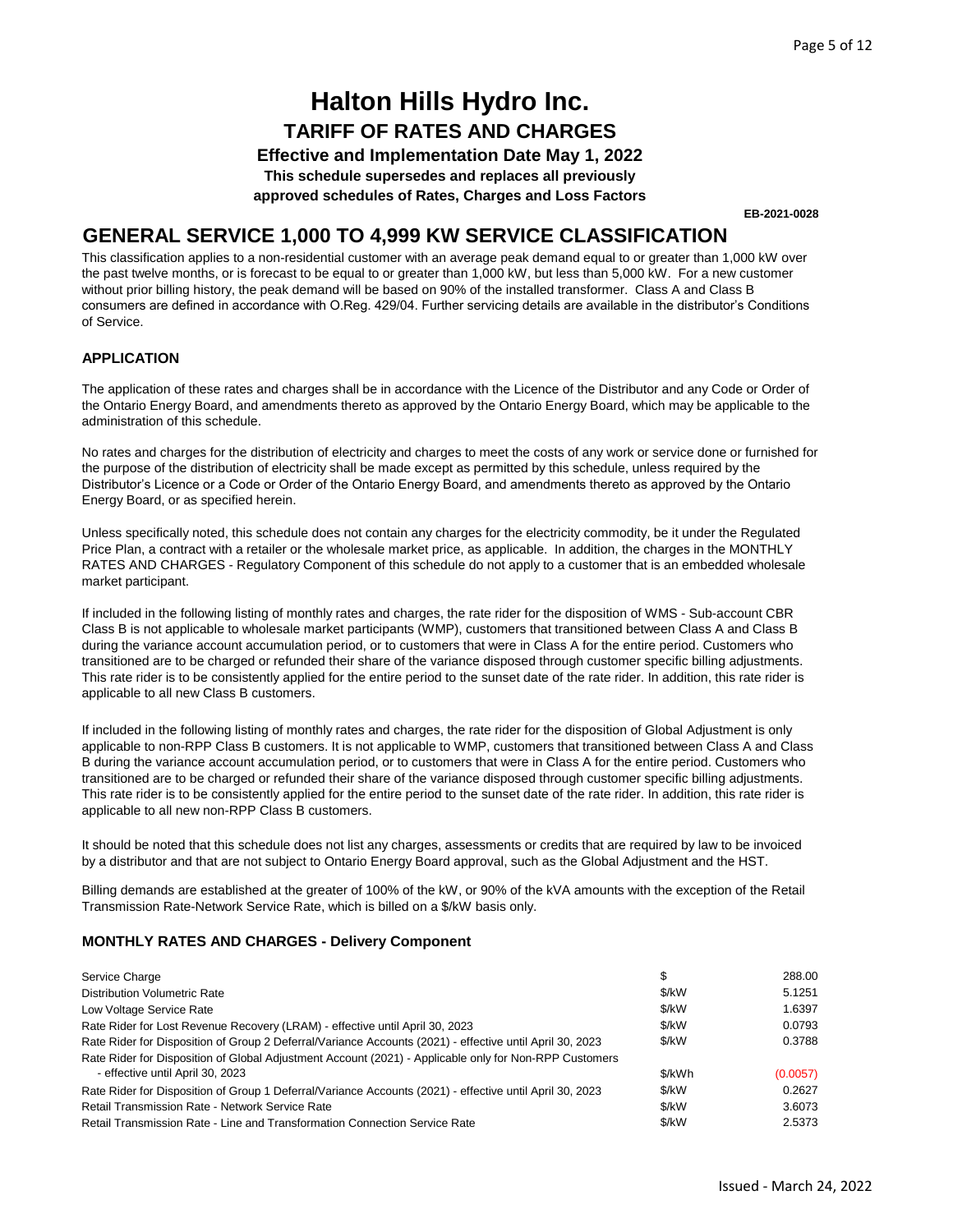### **Effective and Implementation Date May 1, 2022**

**This schedule supersedes and replaces all previously**

**approved schedules of Rates, Charges and Loss Factors**

**EB-2021-0028**

| Wholesale Market Service Rate (WMS) - not including CBR          | \$/kWh | 0.0030 |
|------------------------------------------------------------------|--------|--------|
| Capacity Based Recovery (CBR) - Applicable for Class B Customers | \$/kWh | 0.0004 |
| Rural or Remote Electricity Rate Protection Charge (RRRP)        | \$/kWh | 0.0005 |
| Standard Supply Service - Administrative Charge (if applicable)  |        | 0.25   |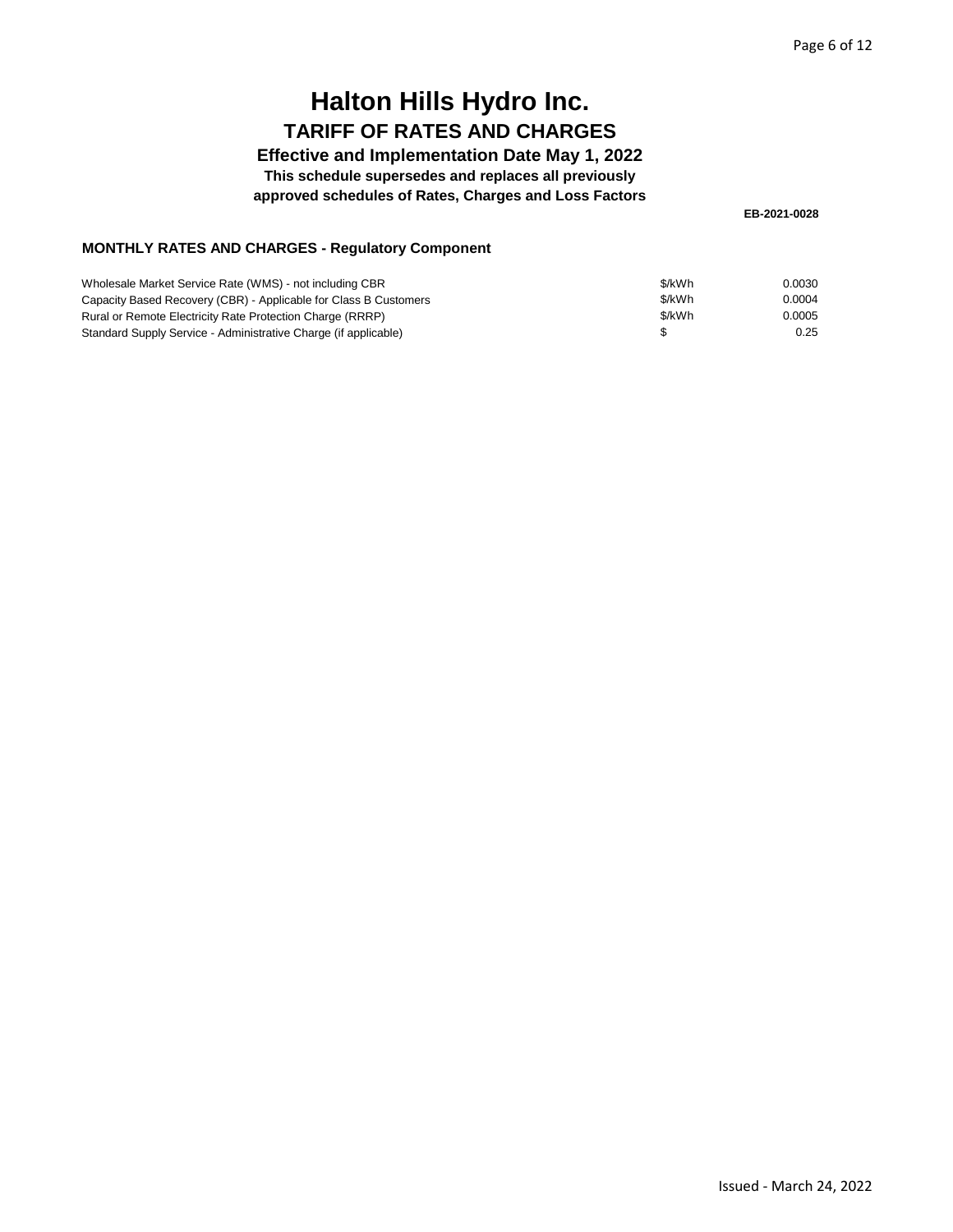**Effective and Implementation Date May 1, 2022**

**This schedule supersedes and replaces all previously**

**approved schedules of Rates, Charges and Loss Factors**

**EB-2021-0028**

### **UNMETERED SCATTERED LOAD SERVICE CLASSIFICATION**

This classification applies to an account taking electricity at 750 volts or less whose average monthly maximum demand is less than, or is forecast to be less than, 50 kW and the consumption is unmetered. Such connections include cable TV power packs, bus shelters, telephone booths, traffic lights, pedestrian X-Walk signals/beacons, railway crossings, etc. The level of the consumption will be agreed to by the distributor and the customer, based on detailed manufacturer information/documentation with regard to electrical consumption of the unmetered load or periodic monitoring of actual consumption. Class B consumers are defined in accordance with O. Reg. 429/04. Further servicing details are available in the distributor's Conditions of Service.

#### **APPLICATION**

The application of these rates and charges shall be in accordance with the Licence of the Distributor and any Code or Order of the Ontario Energy Board, and amendments thereto as approved by the Ontario Energy Board, which may be applicable to the administration of this schedule.

No rates and charges for the distribution of electricity and charges to meet the costs of any work or service done or furnished for the purpose of the distribution of electricity shall be made except as permitted by this schedule, unless required by the Distributor's Licence or a Code or Order of the Ontario Energy Board, and amendments thereto as approved by the Ontario Energy Board, or as specified herein.

Unless specifically noted, this schedule does not contain any charges for the electricity commodity, be it under the Regulated Price Plan, a contract with a retailer or the wholesale market price, as applicable. In addition, the charges in the MONTHLY RATES AND CHARGES - Regulatory Component of this schedule do not apply to a customer that is an embedded wholesale market participant.

It should be noted that this schedule does not list any charges, assessments or credits that are required by law to be invoiced by a distributor and that are not subject to Ontario Energy Board approval, such as the Global Adjustment and the HST.

#### **MONTHLY RATES AND CHARGES - Delivery Component**

| Service Charge (per connection)                                                                          | \$     | 18.61    |
|----------------------------------------------------------------------------------------------------------|--------|----------|
| <b>Distribution Volumetric Rate</b>                                                                      | \$/kWh | 0.0126   |
| Low Voltage Service Rate                                                                                 | \$/kWh | 0.0039   |
| Rate Rider for Disposition of Group 2 Deferral/Variance Accounts (2021) - effective until April 30, 2023 | \$/kWh | 0.0006   |
| Rate Rider for Disposition of Global Adjustment Account (2021) - Applicable only for Non-RPP Customers   |        |          |
| - effective until April 30, 2023                                                                         | \$/kWh | (0.0057) |
| Rate Rider for Disposition of Group 1 Deferral/Variance Accounts (2021) - effective until April 30, 2023 | \$/kWh | 0.0006   |
| Retail Transmission Rate - Network Service Rate                                                          | \$/kWh | 0.0083   |
| Retail Transmission Rate - Line and Transformation Connection Service Rate                               | \$/kWh | 0.0060   |
|                                                                                                          |        |          |

| Wholesale Market Service Rate (WMS) - not including CBR          | \$/kWh | 0.0030 |
|------------------------------------------------------------------|--------|--------|
| Capacity Based Recovery (CBR) - Applicable for Class B Customers | \$/kWh | 0.0004 |
| Rural or Remote Electricity Rate Protection Charge (RRRP)        | \$/kWh | 0.0005 |
| Standard Supply Service - Administrative Charge (if applicable)  |        | 0.25   |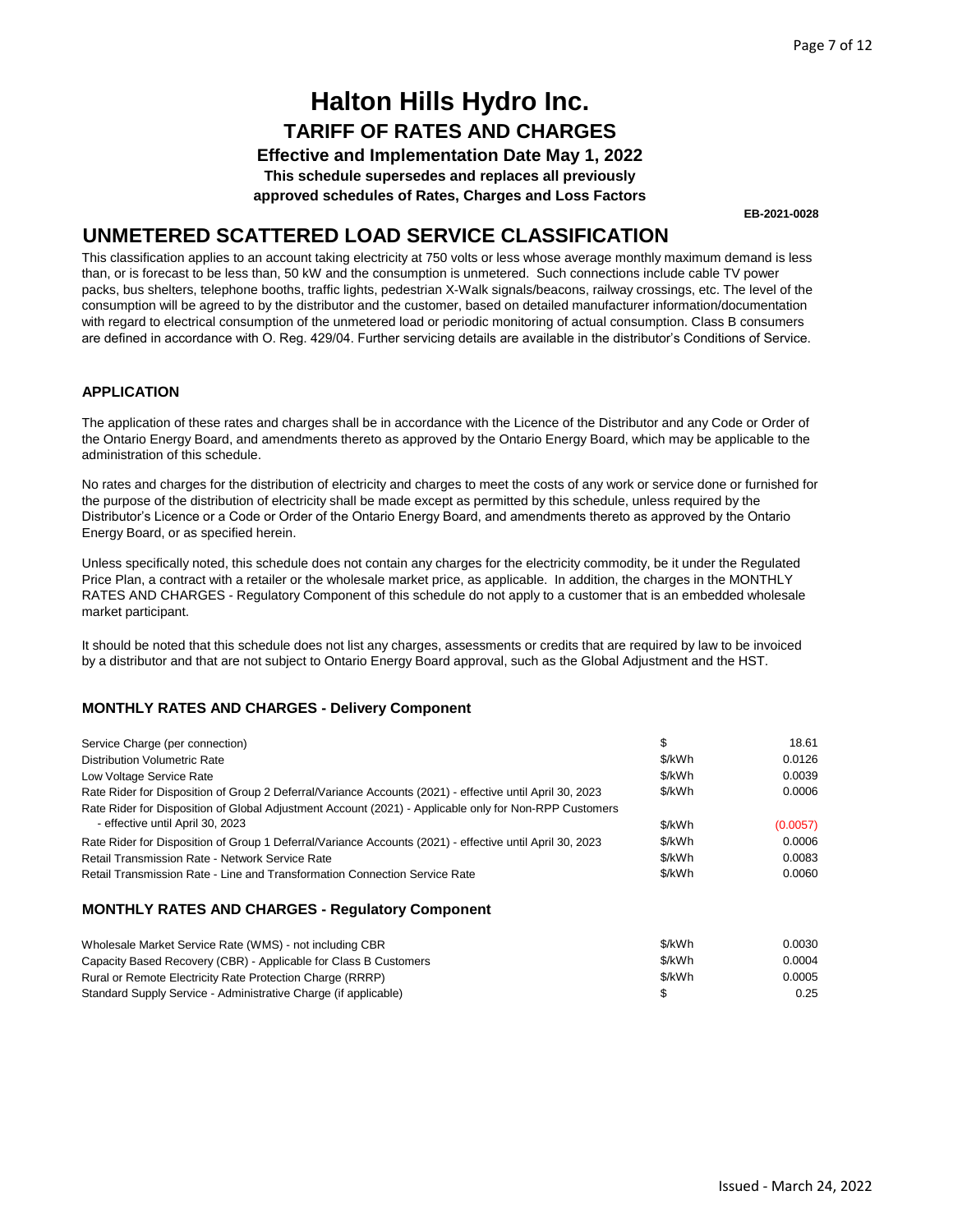#### **Effective and Implementation Date May 1, 2022**

**This schedule supersedes and replaces all previously**

**approved schedules of Rates, Charges and Loss Factors**

**EB-2021-0028**

### **SENTINEL LIGHTING SERVICE CLASSIFICATION**

This classification refers to accounts that are an unmetered lighting load supplied to a sentinel light. Class B consumers are defined in accordance with O. Reg. 429/04. Further servicing details are available in the distributor's Conditions of Service.

#### **APPLICATION**

The application of these rates and charges shall be in accordance with the Licence of the Distributor and any Code or Order of the Ontario Energy Board, and amendments thereto as approved by the Ontario Energy Board, which may be applicable to the administration of this schedule.

No rates and charges for the distribution of electricity and charges to meet the costs of any work or service done or furnished for the purpose of the distribution of electricity shall be made except as permitted by this schedule, unless required by the Distributor's Licence or a Code or Order of the Ontario Energy Board, and amendments thereto as approved by the Ontario Energy Board, or as specified herein.

Unless specifically noted, this schedule does not contain any charges for the electricity commodity, be it under the Regulated Price Plan, a contract with a retailer or the wholesale market price, as applicable. In addition, the charges in the MONTHLY RATES AND CHARGES - Regulatory Component of this schedule do not apply to a customer that is an embedded wholesale market participant.

It should be noted that this schedule does not list any charges, assessments or credits that are required by law to be invoiced by a distributor and that are not subject to Ontario Energy Board approval, such as the Global Adjustment and the HST.

#### **MONTHLY RATES AND CHARGES - Delivery Component**

| Service Charge (per connection)                                                                          | \$     | 12.60    |
|----------------------------------------------------------------------------------------------------------|--------|----------|
| <b>Distribution Volumetric Rate</b>                                                                      | \$/kW  | 47.8005  |
| Low Voltage Service Rate                                                                                 | \$/kW  | 1.1804   |
| Rate Rider for Disposition of Group 2 Deferral/Variance Accounts (2021) - effective until April 30, 2023 | \$/kW  | 2.2396   |
| Rate Rider for Disposition of Global Adjustment Account (2021) - Applicable only for Non-RPP Customers   |        |          |
| - effective until April 30, 2023                                                                         | \$/kWh | (0.0057) |
| Rate Rider for Disposition of Group 1 Deferral/Variance Accounts (2021) - effective until April 30, 2023 | \$/kW  | 0.2346   |
| Retail Transmission Rate - Network Service Rate                                                          | \$/kW  | 2.5736   |
| Retail Transmission Rate - Line and Transformation Connection Service Rate                               | \$/kW  | 1.8265   |

| Wholesale Market Service Rate (WMS) - not including CBR          | \$/kWh | 0.0030 |
|------------------------------------------------------------------|--------|--------|
| Capacity Based Recovery (CBR) - Applicable for Class B Customers | \$/kWh | 0.0004 |
| Rural or Remote Electricity Rate Protection Charge (RRRP)        | \$/kWh | 0.0005 |
| Standard Supply Service - Administrative Charge (if applicable)  |        | 0.25   |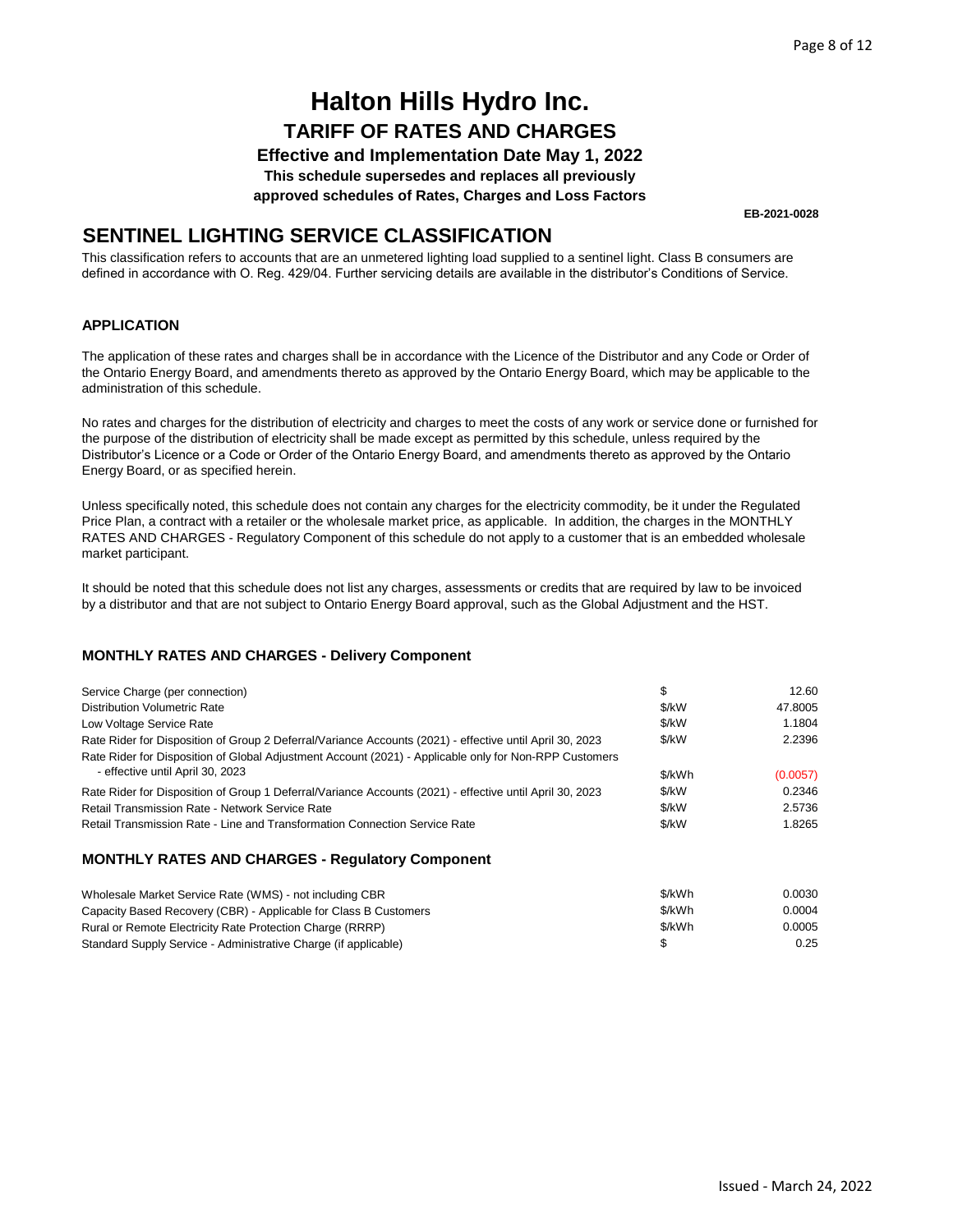**Effective and Implementation Date May 1, 2022**

**This schedule supersedes and replaces all previously**

**approved schedules of Rates, Charges and Loss Factors**

**EB-2021-0028**

### **STREET LIGHTING SERVICE CLASSIFICATION**

All services supplied to street lighting equipment owned by or operated for the Municipality, the Region or the Province of Ontario shall be classified as Street Lighting Service. Street Lighting plant, facilities, or equipment owned by the customer are subject to the Electrical Safety Authority (ESA) requirements and Halton Hills Hydro specifications. Class B consumers are defined in accordance with O. Reg. 429/04. Further servicing details are available in the distributor's Conditions of Service.

#### **APPLICATION**

The application of these rates and charges shall be in accordance with the Licence of the Distributor and any Code or Order of the Ontario Energy Board, and amendments thereto as approved by the Ontario Energy Board, which may be applicable to the administration of this schedule.

No rates and charges for the distribution of electricity and charges to meet the costs of any work or service done or furnished for the purpose of the distribution of electricity shall be made except as permitted by this schedule, unless required by the Distributor's Licence or a Code or Order of the Ontario Energy Board, and amendments thereto as approved by the Ontario Energy Board, or as specified herein.

Unless specifically noted, this schedule does not contain any charges for the electricity commodity, be it under the Regulated Price Plan, a contract with a retailer or the wholesale market price, as applicable. In addition, the charges in the MONTHLY RATES AND CHARGES - Regulatory Component of this schedule do not apply to a customer that is an embedded wholesale market participant.

It should be noted that this schedule does not list any charges, assessments or credits that are required by law to be invoiced by a distributor and that are not subject to Ontario Energy Board approval, such as the Global Adjustment and the HST.

#### **MONTHLY RATES AND CHARGES - Delivery Component**

| Service Charge (per connection)                                                                          | \$     | 2.42     |
|----------------------------------------------------------------------------------------------------------|--------|----------|
| <b>Distribution Volumetric Rate</b>                                                                      | \$/kW  | 1.6335   |
| Low Voltage Service Rate                                                                                 | \$/kW  | 1.1564   |
| Rate Rider for Lost Revenue Recovery (LRAM) - effective until April 30, 2023                             | \$/kW  | (2.0455) |
| Rate Rider for Disposition of Group 2 Deferral/Variance Accounts (2021) - effective until April 30, 2023 | \$/kW  | 1.7611   |
| Rate Rider for Disposition of Global Adjustment Account (2021) - Applicable only for Non-RPP Customers   |        |          |
| - effective until April 30, 2023                                                                         | \$/kWh | (0.0057) |
| Rate Rider for Disposition of Group 1 Deferral/Variance Accounts (2021) - effective until April 30, 2023 | \$/kW  | 0.1999   |
| Retail Transmission Rate - Network Service Rate                                                          | \$/kW  | 2.5616   |
| Retail Transmission Rate - Line and Transformation Connection Service Rate                               | \$/kW  | 1.7894   |

| Wholesale Market Service Rate (WMS) - not including CBR          | \$/kWh | 0.0030 |
|------------------------------------------------------------------|--------|--------|
| Capacity Based Recovery (CBR) - Applicable for Class B Customers | \$/kWh | 0.0004 |
| Rural or Remote Electricity Rate Protection Charge (RRRP)        | \$/kWh | 0.0005 |
| Standard Supply Service - Administrative Charge (if applicable)  |        | 0.25   |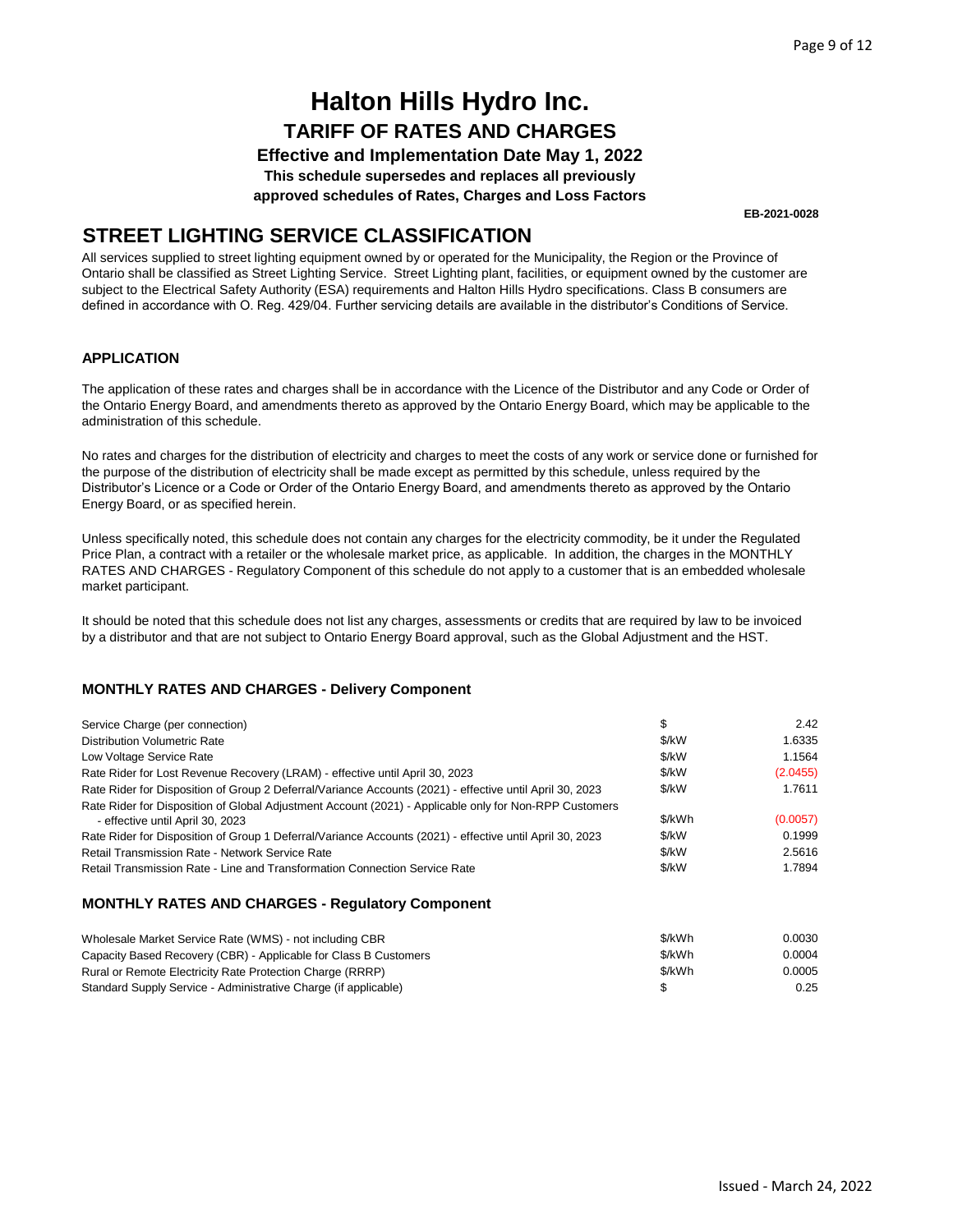### **Effective and Implementation Date May 1, 2022**

**This schedule supersedes and replaces all previously**

**approved schedules of Rates, Charges and Loss Factors**

**EB-2021-0028**

### **microFIT SERVICE CLASSIFICATION**

This classification applies to an electricity generation facility contracted under the Independent Electricity System Operator's microFIT program and connected to the distributor's distribution system. Further servicing details are available in the distributor's Conditions of Service.

#### **APPLICATION**

The application of these rates and charges shall be in accordance with the Licence of the Distributor and any Code or Order of the Ontario Energy Board, and amendments thereto as approved by the Ontario Energy Board, which may be applicable to the administration of this schedule.

No rates and charges for the distribution of electricity and charges to meet the costs of any work or service done or furnished for the purpose of the distribution of electricity shall be made except as permitted by this schedule, unless required by the Distributor's Licence or a Code or Order of the Ontario Energy Board, and amendments thereto as approved by the Ontario Energy Board, or as specified herein.

Unless specifically noted, this schedule does not contain any charges for the electricity commodity, be it under the Regulated Price Plan, a contract with a retailer or the wholesale market price, as applicable.

It should be noted that this schedule does not list any charges, assessments or credits that are required by law to be invoiced by a distributor and that are not subject to Ontario Energy Board approval, such as the Global Adjustment and the HST.

#### **MONTHLY RATES AND CHARGES - Delivery Component**

| Service Charge                                                                          |       | 4.55   |
|-----------------------------------------------------------------------------------------|-------|--------|
| <b>ALLOWANCES</b>                                                                       |       |        |
| Transformer Allowance for Ownership - per kW of billing demand/month                    | \$/kW | (0.60) |
| Primary Metering Allowance for Transformer Losses - applied to measured demand & energy | $\%$  | (1.00) |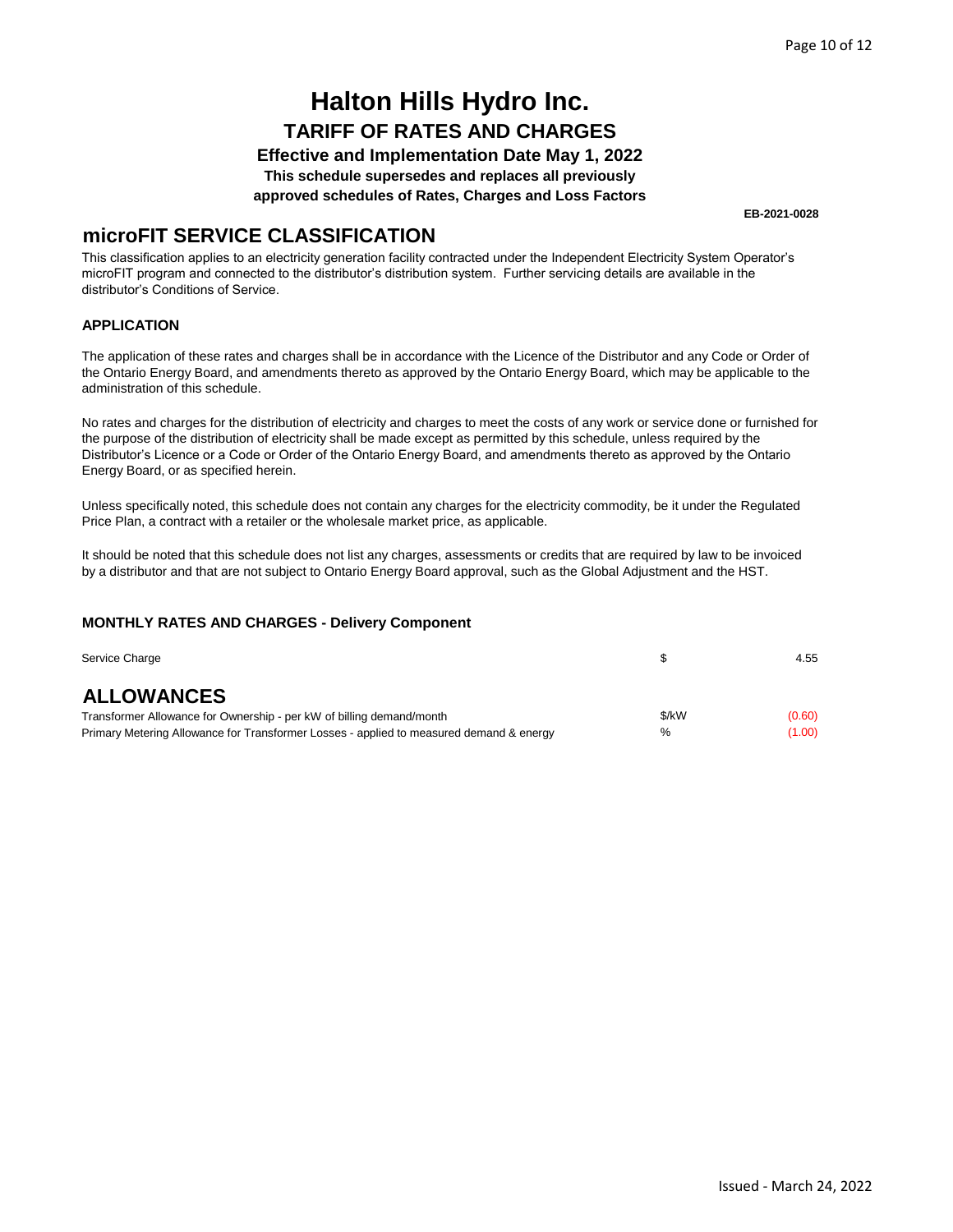**Effective and Implementation Date May 1, 2022**

**This schedule supersedes and replaces all previously**

**approved schedules of Rates, Charges and Loss Factors**

**EB-2021-0028**

### **SPECIFIC SERVICE CHARGES**

#### **APPLICATION**

The application of these rates and charges shall be in accordance with the Licence of the Distributor and any Code or Order of the Ontario Energy Board, and amendments thereto as approved by the Ontario Energy Board, which may be applicable to the administration of this schedule.

No charges to meet the costs of any work or service done or furnished for the purpose of the distribution of electricity shall be made except as permitted by this schedule, unless required by the Distributor's Licence or a Code or Order of the Ontario Energy Board, and amendments thereto as approved by the Ontario Energy Board, or as specified herein.

It should be noted that this schedule does not list any charges, assessments or credits that are required by law to be invoiced by a distributor and that are not subject to Ontario Energy Board approval, such as the Global Adjustment and the HST.

| <b>Customer Administration</b>                                                            |    |          |
|-------------------------------------------------------------------------------------------|----|----------|
| Arrears certificate                                                                       | \$ | 15.00    |
| Statement of account                                                                      | \$ | 15.00    |
| Pulling post dated cheques                                                                | \$ | 15.00    |
| Duplicate invoices for previous billing                                                   | \$ | 15.00    |
| Request for other billing information                                                     | \$ | 15.00    |
| Easement letter                                                                           | \$ | 15.00    |
| Income tax letter                                                                         | \$ | 15.00    |
| Notification charge                                                                       | \$ | 15.00    |
| Account history                                                                           | \$ | 15.00    |
| Credit reference/credit check (plus credit agency costs)                                  | \$ | 15.00    |
| Returned cheque (plus bank charges)                                                       | \$ | 15.00    |
| Charge to certify cheque                                                                  | \$ | 15.00    |
| Legal letter charge                                                                       | \$ | 15.00    |
| Account set up charge/change of occupancy charge (plus credit agency costs if applicable) | \$ | 30.00    |
| Special meter reads                                                                       | \$ | 30.00    |
| Meter dispute charge plus Measurement Canada fees (if meter found correct)                | \$ | 30.00    |
| <b>Non-Payment of Account</b>                                                             |    |          |
| Late payment - per month                                                                  |    |          |
| (effective annual rate 19.56% per annum or 0.04896% compounded daily rate)                | %  | 1.50     |
| Reconnection at meter - during regular hours                                              | \$ | 65.00    |
| Reconnection at meter - after regular hours                                               | \$ | 185.00   |
| Reconnection at pole - during regular hours                                               | \$ | 185.00   |
| Reconnection at pole - after regular hours                                                | \$ | 415.00   |
| Other                                                                                     |    |          |
| Service call - customer owned equipment                                                   | \$ | 30.00    |
| Service call - after regular hours                                                        | \$ | 165.00   |
| Temporary service install & remove - overhead - no transformer                            | \$ | 500.00   |
| Temporary service install & remove - underground - no transformer                         | \$ | 300.00   |
| Temporary service install & remove - overhead - with transformer                          | \$ | 1,000.00 |
| Specific charge for access to the power poles - \$/pole/year                              | \$ | 34.76    |
| (with the exception of wireless attachments)                                              |    |          |
| Interval meter charge                                                                     | \$ | 20.00    |
|                                                                                           |    |          |